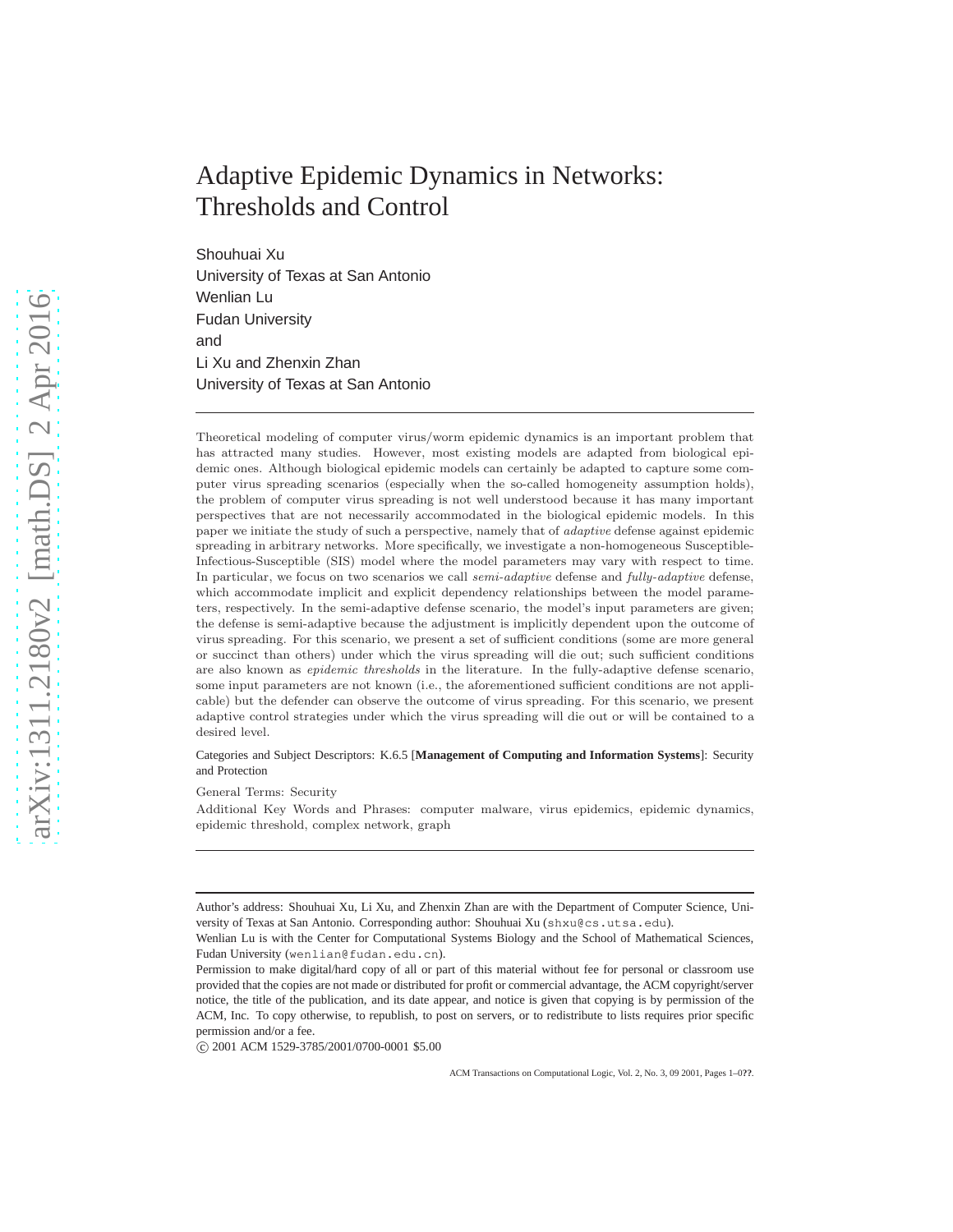## 1. INTRODUCTION

Theoretically modeling the spreading dynamics of computer virus (or malware such as worm and bot) is important for deepening our understanding and for designing effective, if not optimal, defenses. We observe, however, that the utility of theoretical modeling in this context is not well understood yet because existing models are often adapted from biological epidemic ones. As a consequence, many existing models of computer virus spreading dynamics made the so-called *homogeneity* assumption, which roughly says that the nodes are equally powerful in infecting others. Realizing the limitation of the assumption, there have been investigations that aim to weaken the assumption by considering heterogeneous network topology (where different nodes may have different infection capabilities because they have different degrees). Along this line of study, the present paper moves a step further by exploring models that accommodate realistic scenarios where the model parameters may change over time (i.e., the parameters are some functions of time), which captures the fact that both attack and defense are dynamically evolving or under dynamical adjustment and reflects the persistence of virus spreading. This allows us to investigate an important and novel perspective of virus spreading-defense dynamics, namely that of *adaptive* defense against computer virus spreading.

# 1.1 Our Contributions

We investigate a non-homogeneous Susceptible-Infectious-Susceptible (SIS) model in arbitrary networks (i.e., there is no restriction on the topology of the spreading networks and the nodes may have different defense or cure capabilities). The model can accommodate both *semi-adaptive* defense and *fully-adaptive* defense. In the semi-adaptive defense scenario, the input parameters in the model are known and can vary with respect to time (e.g., according to some deterministic functions of time or according to some stochastic process, but we do not impose any practical restrictions on the types of functions). For this scenario, we present a set of sufficient conditions, from general to specific (but more succinct), under which the virus spreading will die out. We note that such sufficient conditions are also known as *epidemic thresholds* in the literature.

In the fully-adaptive defense scenario, some input parameters are not known and thus the aforementioned sufficient conditions are not applicable. Nevertheless, the defender might be able to observe the outcome of virus spreading (i.e., which nodes are infected at a point in time). For this scenario, we present adaptive control strategies under which the virus spreading will die out or will be contained to a desired level (which is important when, for example, the price to kill the virus spreading may be too high).

Because of the above, our model supersedes previous homogeneous and non-homogeneous models that offered relevant analytical insights; the concrete connection will be made when the need arises. Our analytical results are confirmed via simulation, from which we draw additional observations that serve as hints for future modeling studies. We discuss the practical implications of our model and the derived insights as well.

Finally, we note that the present paper is meant to explore theoretical characterizations of spreading-defense dynamics while assuming certain parameters can be observed or measured (e.g., based on extensive data and possibly expert knowledge). This may not be feasible some times. Regardless, we believe that such studies are important on their own and represent a necessary step towards the ultimate characterization of virus spreading-defense dynamics (which in turn helps design more effective or even optimal defenses).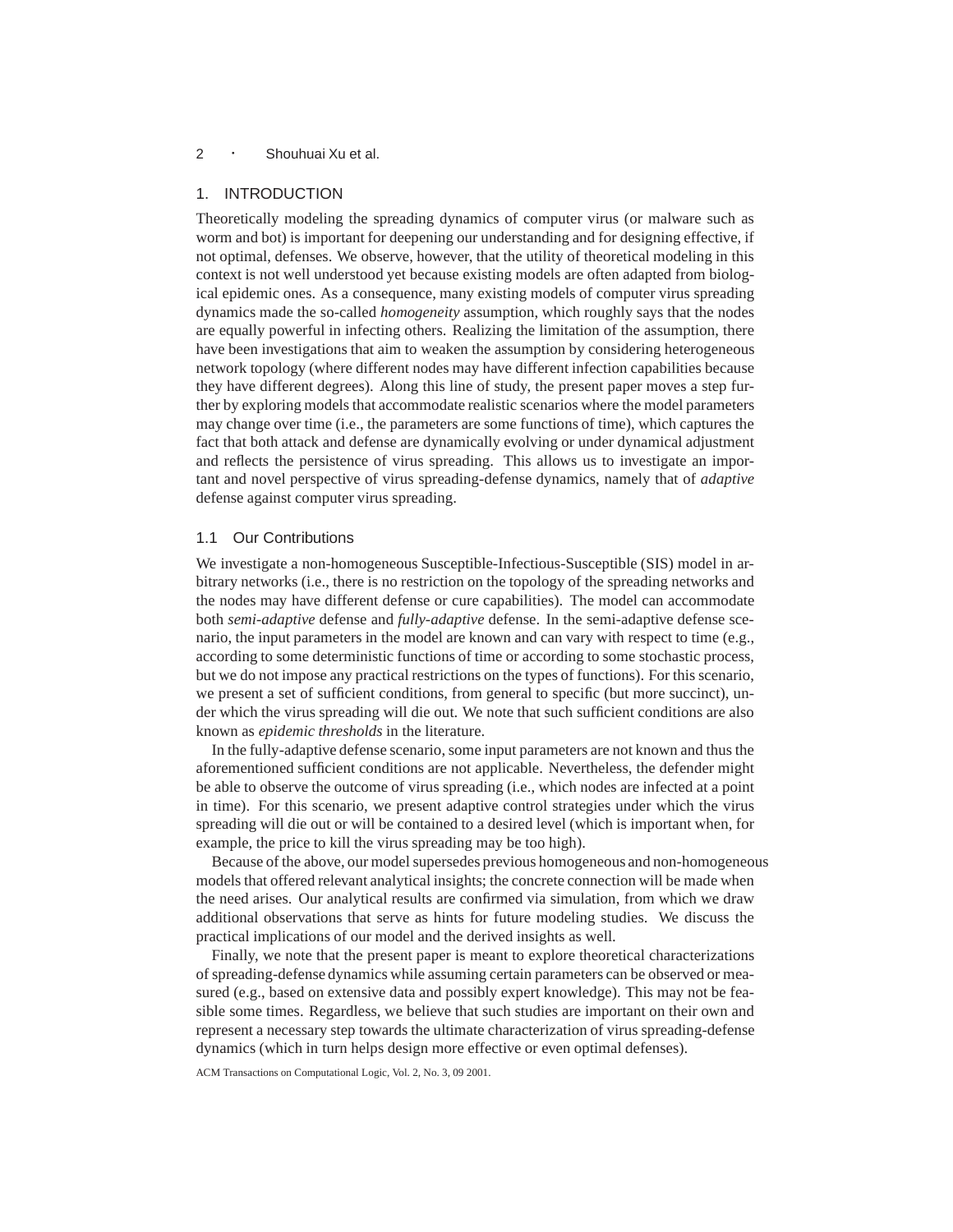## 1.2 Related Work

To the best of our knowledge, there are no existing studies on modeling adaptive spreadingdefense dynamics in arbitrary networks. The work that is most closely related to ours was due to Chakrabarti et al. [Chakrabarti et al. 2008], who considered computer virus spreading in arbitrary networks — a scenario also investigated in [Wang et al. 2003; Ganesh et al. 2005]. The most important contribution of these studies is the identification of a sufficient condition (i.e., epidemic threshold) under which the virus spreading will die out; we will discuss the relationship between their result and ours when the need arises. Earlier studies either made the homogeneity assumption (e.g., [Kephart and White 1991; 1993]) as in biological epidemic models (see, for example, [McKendrick 1926; Kermack and McKendrick 1927; Bailey 1975; Anderson and May 1991; Hethcote 2000]), or considered specific non-homogeneous networks [Chakrabarti et al. 2008].

We should mention prior work that is conceptually or spiritually relevant. The concept of "adaptable robust computer systems" was investigated by Bhargava et al. [Bhargava et al. 1986], which however has a very different meaning and is for very different purposes. Also for a different purpose, Zou et al. [Zou et al. 2005] explored the concept of "adaptive defense" based on cost optimization, where cost was introduced by false positives and false negatives. In particular, they considered optimal adaptive defense against worm infection, but is from the perspective of decision whether or not to block/allow some specific host traffic. As such, it may be possible to combine their studies and ours because we do not consider cost.

**Outline**: In Section 2 we present our model as well as the analytical insights. We report our simulation study in Section 3. We conclude the paper in Section 4 with open problems.

# 2. ADAPTIVE EPIDEMIC DYNAMICS: MODEL AND ANALYSIS

## 2.1 The model

**Primary parameters**. Because we want to accommodate spreading in arbitrary networks, we assume that virus spreads over a series of finite, dynamical graphs  $G(t) = (V, E(t))$ , where  $V, |V| = n$ , is the set of nodes or vertices and  $E(t)$  is the set of (possibly changing) edges or arcs at time  $t \ge 0$  (i.e., the topology may change with respect to time). At any time t, an infected node u can directly infect node v if  $(u, v) \in E(t)$ . Denote by  $A(t) = [a_{vu}(t)]$ the adjacency matrix of  $G(t)$ , where  $a_{vv}(t) = 0$  for all  $v \in V$ , and  $a_{vu}(t) = 1$  if and only if  $(u, v) \in E(t)$ . Note that this representation naturally accommodates both directed and undirected topologies, and thus our results equally apply to them.

A node  $v \in V$  is susceptible if v is secure but vulnerable, and infected if v is successfully attacked (i.e., infected and infectious). At any time t, a node  $v \in V$  is either susceptible or infected. Moreover, a susceptible node may become infected because of some infected node u where  $(u, v) \in E(t)$ , and an infected node may become susceptible because of cure. Since an infected node may become susceptible again, our model falls into the category of the so-called SIS models, but our model has the unique feature that values of the parameters can change with respect to time.

We consider two dependent variables:  $s_v(t)$ , the probability  $v \in V$  is susceptible at time t;  $i_v(t)$ , the probability  $v \in V$  is infected at time t. We consider a continuous-time model, which preserves the invariant  $s_v(t) + i_v(t) = 1$ . The model's input parameters are:

 $-\beta_v(t)$ : The probability an infected node v becomes susceptible at time t.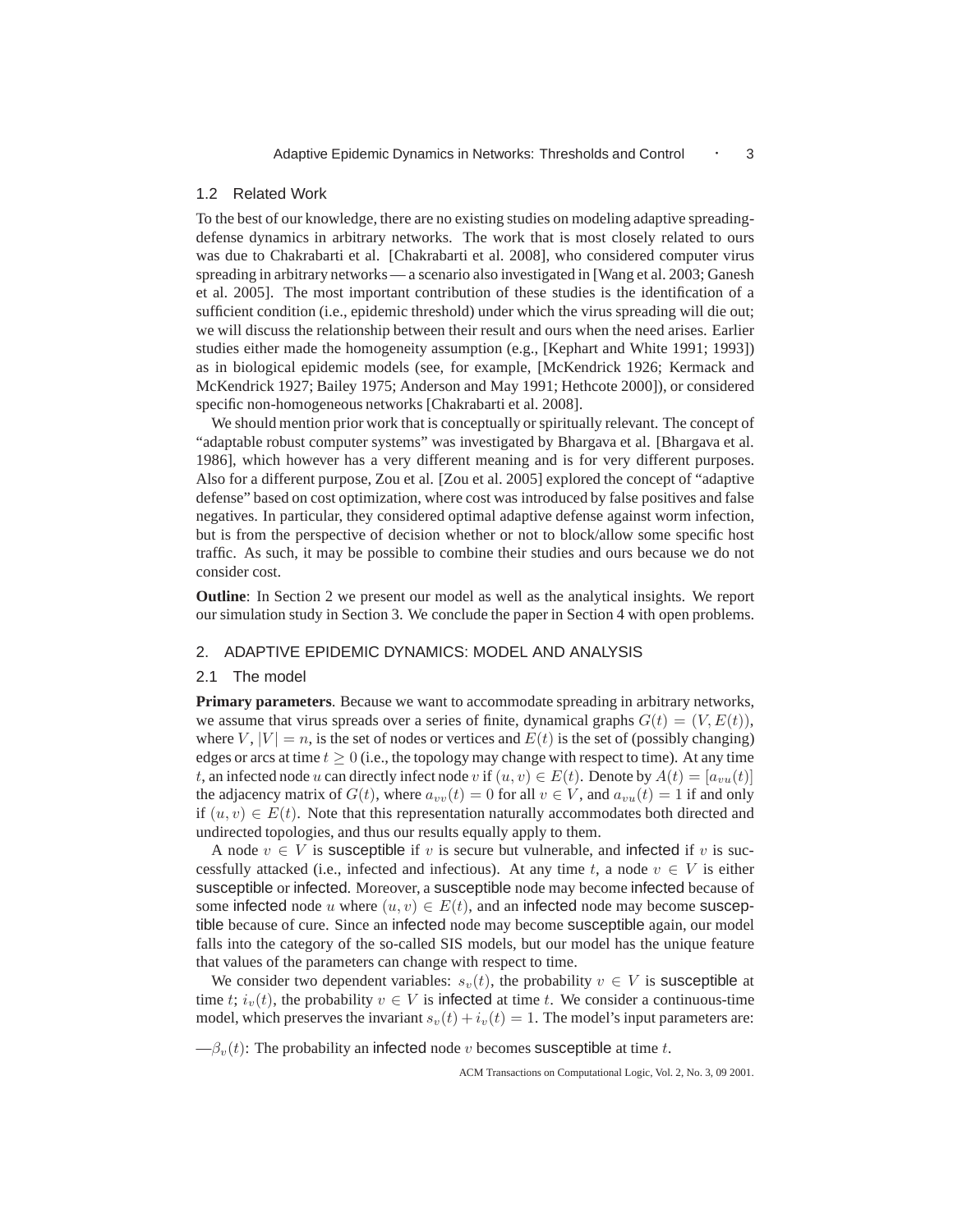- <sup>4</sup> · Shouhuai Xu et al.
- $-\gamma_{uv}(t)$ : The probability an infected node u successfully infects a susceptible node v over edge  $(u, v) \in E(t)$  at time t. For simplicity, we assume that  $\gamma_{uv}(t) = \gamma(t)$  for all  $(u, v) \in E(t)$ .

For the sake of mathematical rigorousness, the  $\beta_v(t)$ 's and the  $\gamma_{uv}(t)$ 's, which are probabilities, should be "measurable" so as to ensure the existence of solutions to system (2.4) and be "bounded" so as to ensure the proof of Theorem 2 can get through. To avoid any unnecessary mathematical subtleties, we simply assume that these parameters are "boundedly measurable," which has no consequence in practice. Note that  $A(t)$  is naturally bounded.

**Other parameters and notations**. Below is a summary of the major notations used in the paper; notations only occasionally used are explained when the need arises.

| model input parameters:                              |                                                                    |
|------------------------------------------------------|--------------------------------------------------------------------|
| $A(t) = [a_{vu}(t)]$                                 | the adjacency matrix of graph $G(t) = (V, E(t))$ where             |
|                                                      | $ V  = n$ , and $a_{vu}(t) = 1$ if and only if $(u, v) \in E(t)$ . |
|                                                      | Moreover, $a_{vv}(t) = 0$ for all $v \in V$ .                      |
| $\beta_v(t)$                                         | the cure capability of node $v$ at time $t$                        |
| $\gamma(t)$                                          | the edge infection capability at time $t$                          |
| dependent variables:                                 |                                                                    |
| $s_v(t)$                                             | the probability node $v \in V$ is susceptible at time t            |
| $i_v(t)$                                             | the probability node $v \in V$ is infected at time t               |
| intermediate variables:                              |                                                                    |
| $\delta_v(t)$                                        | the probability susceptible $v \in V$ becomes infected             |
|                                                      | at time t because of infected neighbors $\{u : (u, v) \in$         |
|                                                      | $E(t)\}$                                                           |
| other notations:                                     |                                                                    |
| $\lambda_1$                                          | the largest (in modulus) eigenvalue of adjacency ma-               |
|                                                      | trix $A$                                                           |
| $\ \cdot\ $                                          | the 1-norm of vector or matrix                                     |
| $B(t) = \text{diag}[\beta_1(t), \cdots, \beta_n(t)]$ | the cure probability diagonal matrix                               |

**The state transition diagram and master equation**. Figure 1 depicts the state transition diagram of a node, where the probability  $\delta_v(t)$  is given by

$$
\delta_v(t) = 1 - \prod_{(u,v) \in E(t)} [1 - \gamma(t) \cdot i_u(t)].
$$
\n(2.1)



Fig. 1. State transition diagram of node  $v \in V$  at time t

Note that in the derivation of Eq. (2.1), we assumed that the events that infected neighbors infect a node are independent. Note also that  $s_v(t) + i_v(t) = 1$  for any t. Based on ACM Transactions on Computational Logic, Vol. 2, No. 3, 09 2001.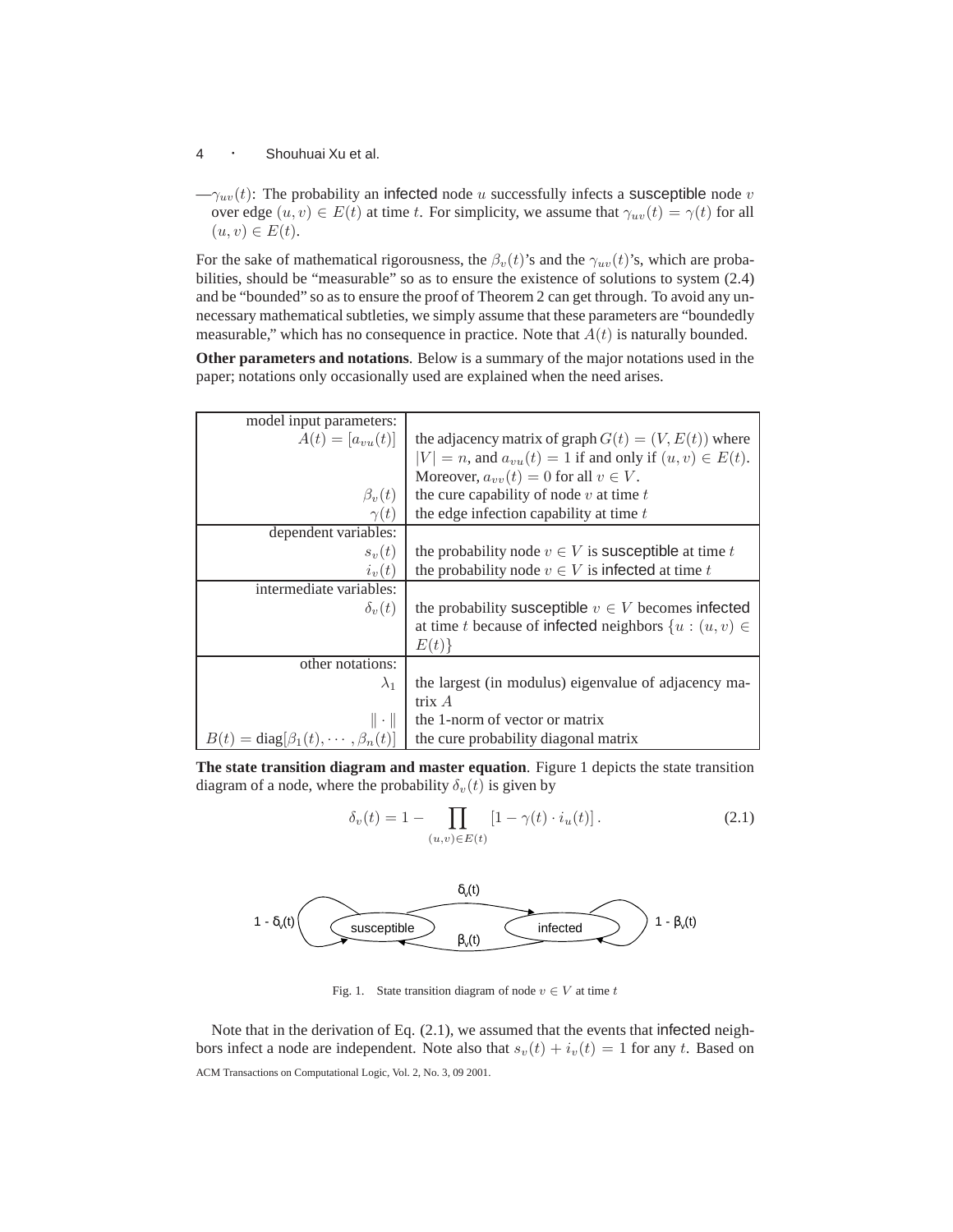the state transition diagram we obtain the following master equation of dynamics:

$$
\frac{di_v(t)}{dt} = \left[1 - \prod_{u \in V} [1 - \gamma(t) a_{vu}(t) i_u(t)]\right] [1 - i_v(t)] - \beta_v(t) i_v(t),\tag{2.2}
$$

where  $a_{vu}(t) = 1$  if and only if  $(u, v) \in E(t)$ .

## 2.2 Sufficient conditions for dying out in the scenario of semi-adaptive defense

In this subsection we present a set of sufficient conditions under which the virus spreading will die out. The sufficient conditions are applicable when the model's input parameters, namely the  $\beta_n(t)$ 's and  $\gamma(t)$  are given. Moreover, it is possible that  $\beta_n(t)$  relies on  $\gamma(t)$ ; for example, the former is an (implicit) function of the latter. This explains why we call this scenario the semi-adaptive defense.

THEOREM 1. (a general sufficient condition under which virus spreading dies out) *Consider the following comparison (and linearization) system of Eq. (2.2):*

$$
\frac{dx_v(t)}{dt} = \sum_{u=1}^n a_{vu}(t)\gamma(t)x_u(t) - \beta_v(t)x_v(t).
$$
\n(2.3)

Let  $x(t) = [x_1(t), \cdots, x_n(t)]^\top$ , we obtain the following compact form of Eq. (2.3):

$$
\frac{dx(t)}{dt} = \left[\gamma(t)A(t) - B(t)\right]x(t). \tag{2.4}
$$

Denote by  $U(t, t')$  the solution matrix of linear system  $(2.4)$ , namely that each solution *of linear system (2.4),*  $x(t)$ *, with initial condition*  $x(t_0) = x_0$ *, can be written as*  $x(t) =$  $U(t, t_0)x_0$ . Because the solution  $x(t)$  is dependent upon the initial value  $x_0$  but the so*lution matrix* U(t, t′ ) *is not, the corresponding maximum Lyapunov exponent (MLE) is determined by the solution matrix (rather than by the solution*  $x(t)$ ) and can be defined as *[Oseledec 1968]:*

$$
\mu = \lim_{t \to \infty} \frac{1}{t} \ln \|U(t, 0)\|
$$

*where*  $\|\cdot\|$  *is (for specificality) the 1-norm of matrix (because*  $\mu$  *is independent of the choice of the norm). If*  $\mu < 0$ *, the virus spreading will die out regardless of the initial infection configuration; if*  $\mu > 0$  *and system* (2.4) *is ergodic [Oseledec 1968], the virus spreading will not die out in some initial infection configurations (i.e., "the equilibrium of*  $i^* = 0$  *is unstable" in mathematical terms).*

PROOF. Note that

$$
1 - \prod_{u \in V} [1 - \gamma(t) a_{vu}(t) i_u(t)] \le \gamma(t) \sum_{u \in V} a_{vu}(t) i_u(t).
$$
 (2.5)

If  $i_v(0) = x_v(0)$  for all  $v \in V$ , then the comparison system (2.3) satisfies that  $i_v(t) \leq$  $x_v(t)$  holds for all  $t \geq 0$  and  $v \in V$ . Since Eq. (2.3) is actually the linear system of the system (2.2) at  $i_v = 0$  for all  $v \in V$ . Therefore, we can conclude that the stability of Eq. (2.2) is equivalent to that of Eq. (2.3). In other words, if all  $x_v(t)$ 's of system (2.3) converge to zero, then system (2.2) is stable regardless of the initial values; on the other hand, if system  $(2.3)$  is unstable, then system  $(2.2)$  is also unstable. If system  $(2.4)$ is ergodic [Oseledec 1968], then the limit  $\mu$  exists; otherwise, we can alternatively define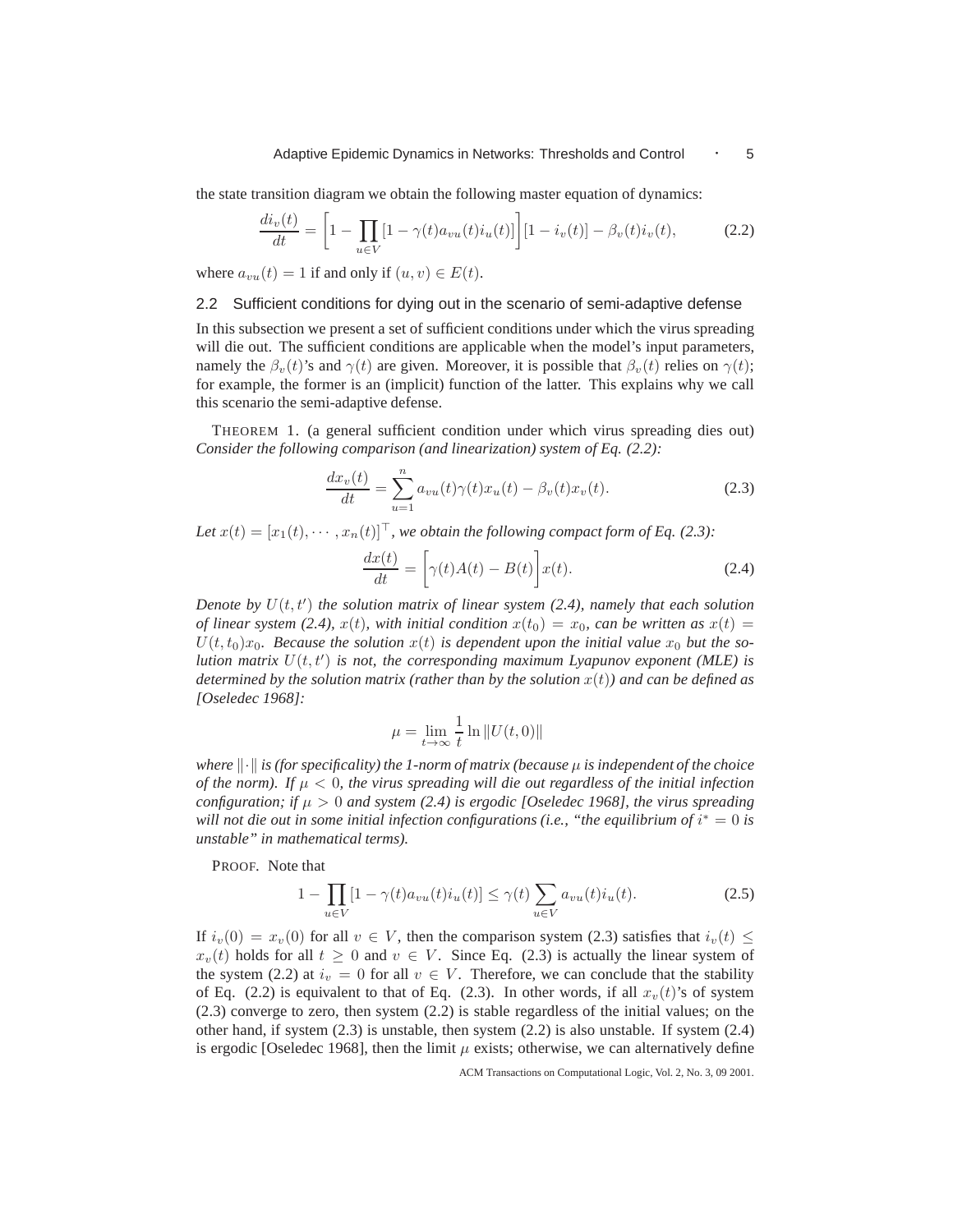$\mu = \overline{\lim}_{t \to \infty} \frac{1}{t} \ln \|U(t,0)\|$ , where  $\overline{\lim}_{t \to \infty} z(t)$  represents the upper bound of the limit of  $z(t)$  as t goes to infinity, is also guaranteed to exist. In any case, by applying the definition of MLE, we obtain the theorem immediately.  $\Box$ 

**Discussion**. The above sufficient condition  $\mu < 0$  for the virus spreading to die out is actually close to being necessary, meaning that if  $\mu > 0$ , then the virus spreading will not die out in *most*, rather than just *some*, initial infection configurations. According to the Lyapunov exponent and smooth ergodic theory developed by [Pesin 1977] and many others,  $\mu > 0$  means that the system (2.2) possesses an unstable manifold, which implies that the stable manifold, i.e., the set of points (i.e., the initial values) starting from which the system  $(2.2)$  converges to the origin, has dimension less than n. Therefore, the stable manifold has Lesbegue measure 0. That is, except a set with Lesbegue measure 0, the virus spreading never dies out with respect to any initial infection configuration.

The sufficient condition given in Theorem 1 is very general because in its derivation no "amplification" is used and dynamical topology  $E(t)$  is accommodated. However, it requires to, among other things, solve a system of n linear equations of n variables (equivalently, diagonalizing a  $n \times n$  matrix), which can be quite time-consuming for large n (the number of nodes). In what follows we give two succinct sufficient conditions, which can be easily connected to previous state-of-the-art results.

THEOREM 2. (a succinct sufficient condition) *Suppose*  $\beta_v(t) = \beta(t)$  *for all*  $v \in V$ *(i.e., all nodes have the same cure capability) and*  $E(t) = E$  *for any time t, meaning that the topology does not change over time and*  $A = A(t)$  *for any t. Consider the system* 

$$
\frac{dx(t)}{dt} = \left[\gamma(t)A - \beta_v(t)I_n\right]x(t),\tag{2.6}
$$

*where*  $I_n$  *is the*  $n \times n$  *identity matrix. Let* 

$$
\bar{\gamma} = \lim_{t \to \infty} \frac{1}{t} \int_{t_0}^{t+t_0} \gamma(\tau) d\tau, \quad \bar{\beta} = \lim_{t \to \infty} \frac{1}{t} \int_{t_0}^{t+t_0} \beta(\tau) d\tau,
$$

*and suppose the limits exist and are uniform with respect to*  $t_0$ *. Let*  $\lambda_1$  *be the largest (in modulus) eigenvalue of* A*. If*

$$
\lambda_1 < \frac{\bar{\beta}}{\bar{\gamma}},\tag{2.7}
$$

*then the virus spreading will die out regardless of the initial infection configuration; if*

$$
\lambda_1 > \frac{\bar{\beta}}{\bar{\gamma}},\tag{2.8}
$$

*then the virus spreading will not die out in some initial infection configurations.*

PROOF. Consider system (2.4). Let  $A = S^{-1}JS$  be the Jordan canonical form with

$$
J = \begin{bmatrix} J_1 & & & \\ & J_2 & & & \\ & & J_3 & & \\ & & & \ddots & \\ & & & & J_K \end{bmatrix}, J_k = \begin{bmatrix} \lambda_k & 0 & 0 & \cdots & 0 \\ 1 & \lambda_k & 0 & \cdots & 0 \\ 0 & 1 & \lambda_k & \cdots & 0 \\ \vdots & \vdots & \vdots & \ddots & \vdots \\ 0 & 0 & \cdots & 1 & \lambda_k \end{bmatrix},
$$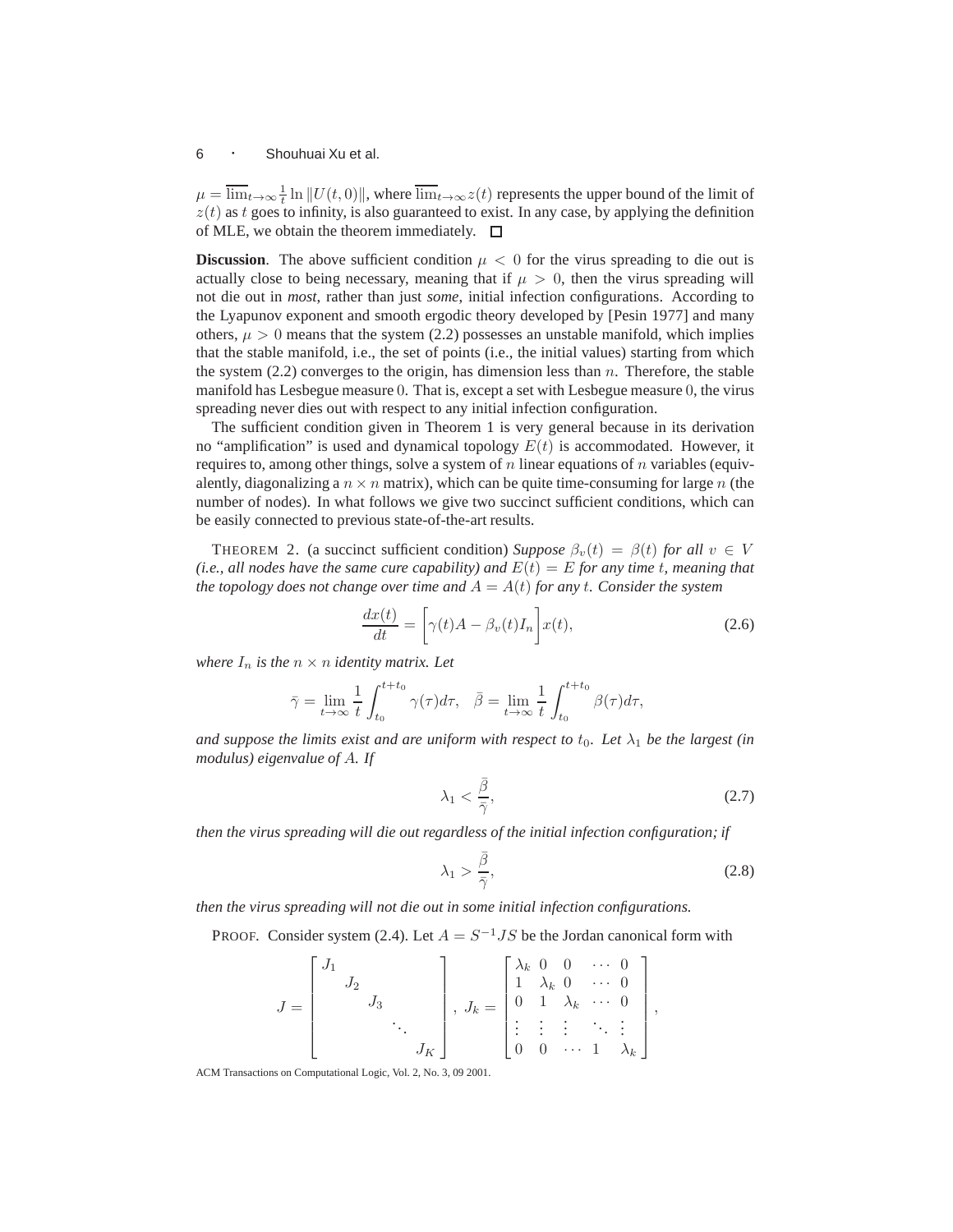where  $\lambda_k$ ,  $k = 1, \dots, K$ , are the distinct eigenvalues of A. Recall that  $\lambda_1$  is the largest eigenvalue in modulus. From the Perron-Frobenius theorem [Berman and Shaked-Monderer 2003],  $\lambda_1$  is a real number. Then, letting  $y(t) = Sx(t)$ , we have

$$
\frac{dy(t)}{dt} = [\gamma(t)J - \beta(t)I_n]y(t).
$$

Namely,

$$
\frac{dy_v(t)}{dt} = [\gamma(t)\lambda_{k_v} - \beta(t)]y_v(t) + \xi_v(t),
$$

where  $\lambda_{k_v}$  is the eigenvalue of A corresponding to the Jordan block  $J_{k_v}$  that contains column v, and  $\xi_v(t) = 0$  if the v-th row of S is an eigenvector of A and  $\xi_v(t) = \gamma(t)y_{v-1}(t)$ otherwise. First, consider  $v = 1$  corresponding to the eigenvalues  $\lambda_1$ . We have

$$
y_1(t) = y_1(0) \exp\left(\int_0^t [\gamma(\tau)\lambda_1 - \beta(\tau)]d\tau\right).
$$
 (2.9)

One can see that the Lyapunov exponent of system (2.9) is calculated as

$$
\lim_{t \to \infty} \frac{1}{t} \ln ||y_1(t)|| = \lim_{t \to \infty} \frac{1}{t} \ln ||y_1(0)|| + \lim_{t \to \infty} \frac{1}{t} \int_0^t [\gamma(\tau) \lambda_1 - \beta(\tau)] d\tau
$$
  
= 0 + \bar{\gamma} \lambda\_1 - \bar{\beta} < 0,

which implies  $\lim_{t\to\infty} y_1(t) = 0$ .

Assuming  $\lim_{t\to\infty} y_v(t) = 0$  already proved, consider  $y_{v+1}(t)$ . We have

$$
y_{v+1}(t) = y_{v+1}(0) \exp\left(\int_0^t k(\tau)d\tau\right) + \int_0^t \xi_{v+1}(a) \exp\left(\int_a^t k(\tau)d\tau\right) da
$$

where  $k(\tau) = \gamma(\tau)\lambda_{k_{\nu+1}} - \beta(\tau)$ . From condition (2.7), there exists a sufficiently small  $\epsilon > 0$  such that  $(\bar{\gamma} + \epsilon)\lambda_1 - (\bar{\beta} + \epsilon) < 0$ . Let  $\varphi = -(\bar{\gamma} + \epsilon)\lambda_1 + (\bar{\beta} + \epsilon)$ . One can see that  $\varphi > 0$ . Since the limits  $\int_{t_0}^{t_0+t} \beta(\tau) d\tau$  and  $\int_{t_0}^{t_0+t} \gamma(\tau) d\tau$  are uniform with respect to  $t_0$ , there exists  $T > 0$  such that

$$
\frac{1}{t-a} \int_{a}^{t} \beta(\tau) d\tau < \bar{\beta} + \epsilon, \ \frac{1}{t-a} \int_{a}^{t} \gamma(\tau) d\tau < \bar{\gamma} + \epsilon
$$

hold for any a and t with  $t - a > T$ . Let  $\mathcal{R}e(z)$  denote the real part of a complex number z. Then, we have

$$
\mathcal{R}e\left(\frac{1}{t-a}\int_a^t k(\tau)d\tau\right) = \frac{1}{t-a}\int_a^t [\gamma(\tau)\mathcal{R}e(\lambda_{k_{\nu+1}}) - \beta(\tau)]d\tau
$$
  

$$
\leq \frac{1}{t-a}\int_a^t [\gamma(\tau)\lambda_1 - \beta(\tau)]d\tau
$$
  

$$
\leq (\bar{\gamma} + \epsilon)\lambda_1 - (\bar{\beta} + \epsilon) = -\varphi < 0
$$

for all t and a with  $t - a > T$ . This implies that the first term  $y_{v+1}(0) \exp(\int_0^t k(\tau) d\tau)$ converges to zero. Let  $M > 0$  be a constant such that  $\sup_{\tau, j} |\gamma(\tau)\lambda_j - \beta(\tau)| < M$ . For the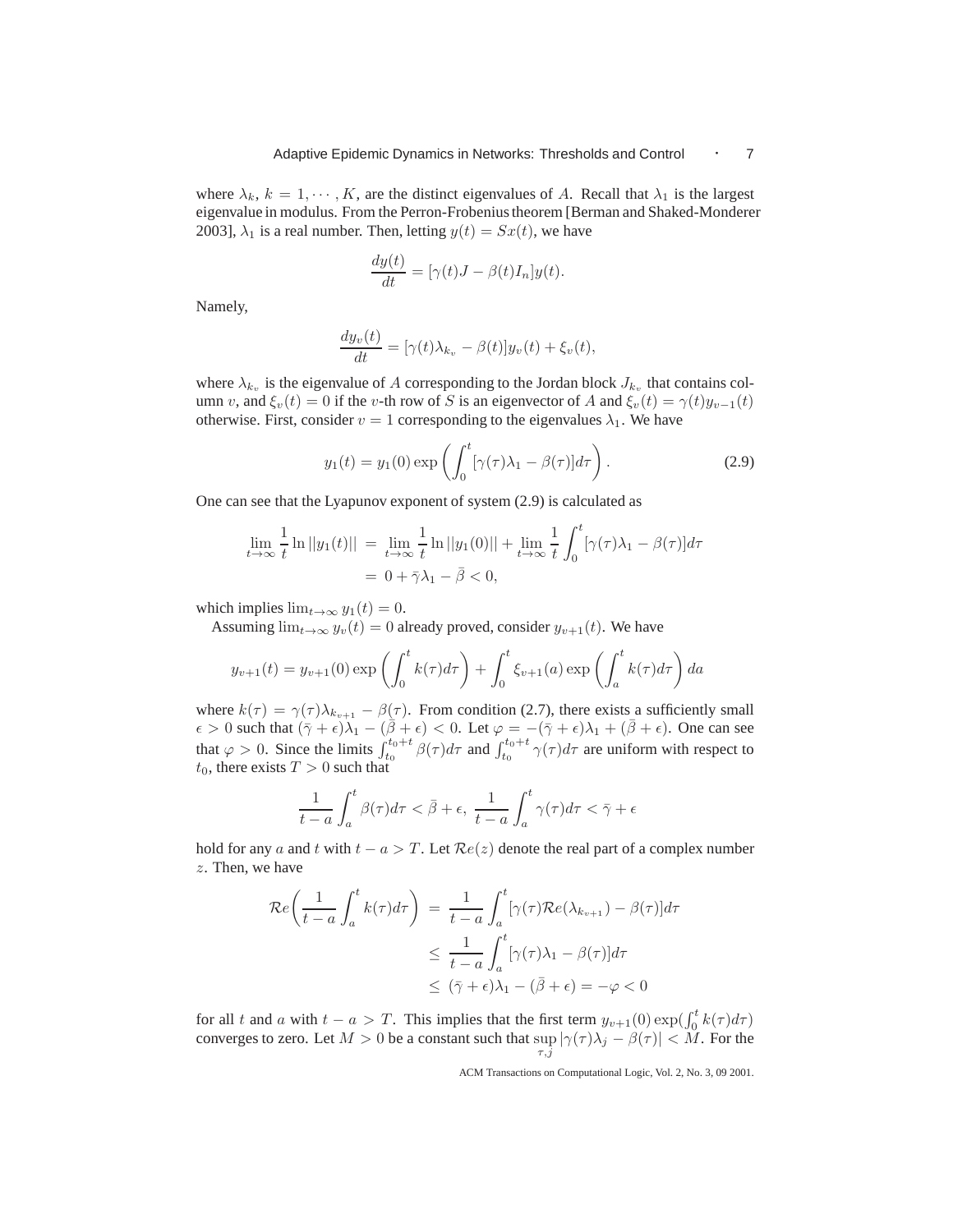second term, we have

$$
\left| \int_0^t \xi_{v+1}(a) \exp\left(\int_a^t k(\tau) d\tau\right) da \right|
$$
  
= 
$$
\left| \int_0^{t-T} \xi_{v+1}(a) \exp\left(\int_a^t k(\tau) d\tau\right) da + \int_{t-T}^t \xi_{v+1}(a) \exp\left(\int_a^t k(\tau) d\tau\right) da \right|
$$
  

$$
\leq \int_0^{t-T} |\xi_{v+1}(a)| \exp(-\varphi(t-a)) da + \int_{t-T}^t |\xi_{v+1}(a)| \exp(MT) da.
$$

In the case of  $\xi_{v+1}(t) = 0$ , we immediately conclude that  $\lim_{t\to\infty} y_{v+1}(t) = 0$ . Otherwise, according to the condition and the L'Hospital principle, we have

$$
\lim_{t \to \infty} \int_0^{t-T} |\xi_{v+1}(a)| \exp \left[ -\varphi(t-a) \right] da = \lim_{t \to \infty} \frac{\int_0^{t-T} |\xi_{v+1}(a)| \exp(\varphi a) da}{\exp(\varphi t)}
$$
\n
$$
= \lim_{t \to \infty} \frac{|\xi_{v+1}(t-T)| \exp(\varphi(t-T))}{\varphi \exp(\varphi t)}
$$
\n
$$
= \lim_{t \to \infty} \frac{|y_v(t-T)\gamma(t-T)| \exp(-\varphi T)|}{\varphi} = 0,
$$

due to the assumption  $\lim_{t\to\infty} y_v(t) = 0$ . We also have

$$
\lim_{t \to \infty} \int_{t-T}^{t} |\xi_{v+1}(a)| \exp(MT) da = 0.
$$

Therefore, we can conclude  $\lim_{t\to\infty} y_{v+1}(t) = 0$ .

Note that condition  $(2.8)$  implies that system  $(2.4)$  is unstable. Since system  $(2.4)$  is in fact the linearization system of Eq. (2.2), we can conclude that system (2.2) is unstable under condition (2.8). This completes the proof.  $\Box$ 

If  $\beta(t)$  and  $\gamma(t)$  are ergodic stochastic processes, from the multiplicative ergodic theory of the random dynamical systems [Arnold 1998], we have the following result as a corollary of Theorem 2.

COROLLARY 1. (another succinct sufficient condition) *Suppose*  $\beta_v(t) = \beta(t)$  *for all*  $v \in V$  *(i.e., all nodes have the same cure capability) and*  $E(t) = E$  *for any time t (i.e., topology does not change over time). Suppose*  $\{\beta(t)\}_{t>0}$  *and*  $\{\gamma(t)\}_{t>0}$  *are ergodic stochastic processes (i.e.,*  $\beta(t)$  *and*  $\gamma(t)$  *are some random variables). Let*  $E(\beta(0))$  *and*  $E(\gamma(0))$  be the expectations with respect to the stationary distributions of the respective *ergodic stochastic process. Suppose the convergences*

$$
\mathsf{E}(\beta(0)) = \frac{1}{t} \int_{t_0}^{t_0 + t} \beta(\tau) d\tau, \ \mathsf{E}(\gamma(0)) = \frac{1}{t} \int_{t_0}^{t_0 + t} \gamma(\tau) d\tau,
$$

*are both uniform with respect to*  $t_0$  almost surely. If

$$
\lambda_1 < \frac{\mathsf{E}(\beta(0))}{\mathsf{E}(\gamma(0))},
$$

*the spreading will die out almost surely regardless of the initial infection configuration; if*

$$
\lambda_1 > \frac{\mathsf{E}(\beta(0))}{\mathsf{E}(\gamma(0))},
$$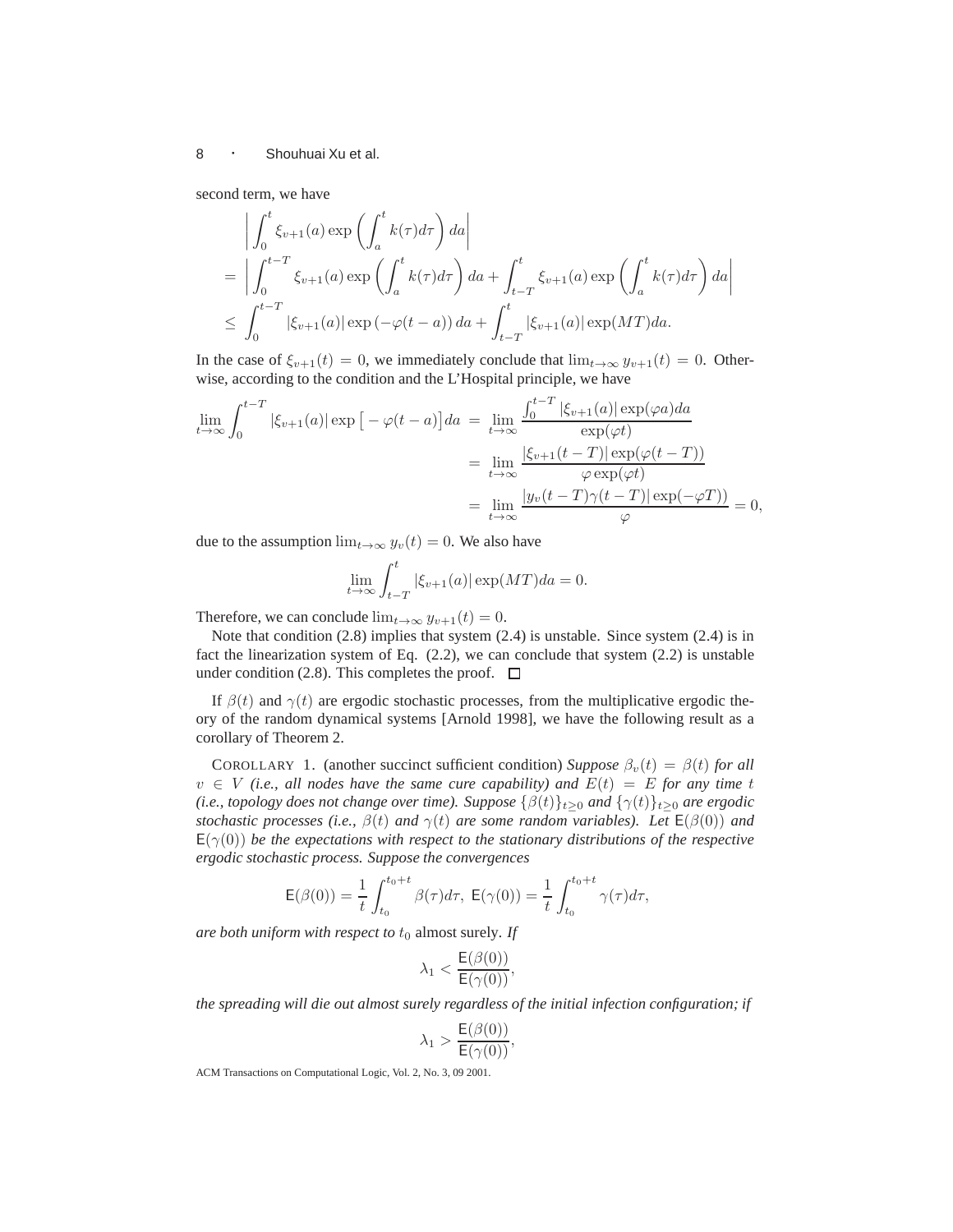*the spreading will not die out in some initial infection configurations.*

**Discussion**. The state-of-the-art sufficient condition for the dying out of virus spreading in an arbitrary network is  $\lambda_1 < \frac{\beta}{\gamma}$ , which was given in [Chakrabarti et al. 2008]. In the setting of [Chakrabarti et al. 2008], the parameters satisfy that  $\beta_v(t) = \beta$  for all  $v \in V$ and all t, and  $\gamma(t) = \gamma$  for all t. As such, their result is clearly a special case of the above Corollary 1 (note that it is guaranteed that  $E(\gamma(0)) \neq 0$ ), and thus of the above Theorem 2.

# 2.3 Adaptive control in the scenario of fully-adaptive scenario

In the semi-adaptive defense scenario investigated above, we assumed that the parameters  $\gamma(t)$  and  $\beta_v(t)$  are given. What if they are not given? In what follows we investigate a representative scenario, where the defender is not given  $\gamma(t)$  but can observe  $i<sub>v</sub>(t)$ . Specifically, we consider two sufficient conditions of adaptive control: one under which the virus spreading will die out (Section 2.3.1), and another under which the virus spreading will not die out but will be contained to a desired level of infection (Section 2.3.2).

2.3.1 *Sufficient condition under which the virus spreading dies out under adaptive control.* The question we ask is: How should the defender adjust the defense, namely how  $\beta_v(t)$  should depend upon  $i_v(t)$ , so that the virus spreading will die out? We assume for concreteness that  $\beta_v(0) = 0$  for all  $v \in V$ ; this accounts for the worst-case scenario.

THEOREM 3. (characterization of adaptive control strategy under which the virus spreading will die out) *Suppose without loss of generality*  $\beta_v(0) = 0$  *for all*  $v \in V$ *. If* 

$$
\frac{d\beta_v(t)}{dt} = \rho i_v(t),
$$

*where* ρ *is an (almost) arbitrary positive constant, then the virus spreading will die out regardless of the initial infection configuration.*

PROOF. Define a candidate Lyapunov function with respect to the infectious probabilities  $i = [i_1, \dots, i_n]^\top$  and the cure capabilities  $\tilde{\beta} = [\beta_1, \dots, \beta_n]^\top$ :

$$
V(i, \tilde{\beta}) = \sum_{v=1}^{n} i_v(t) + \frac{1}{2\rho} \sum_{v=1}^{n} (\beta_v(t) - \beta_{0,v})^2.
$$

Let  $\beta_{0,v}$ ,  $v = 1, \dots, n$ , be positive constants satisfying

$$
\beta_{0,v} > (n-1)\sup_t \gamma(t) + 1, \ \forall \ v = 1, \cdots, n
$$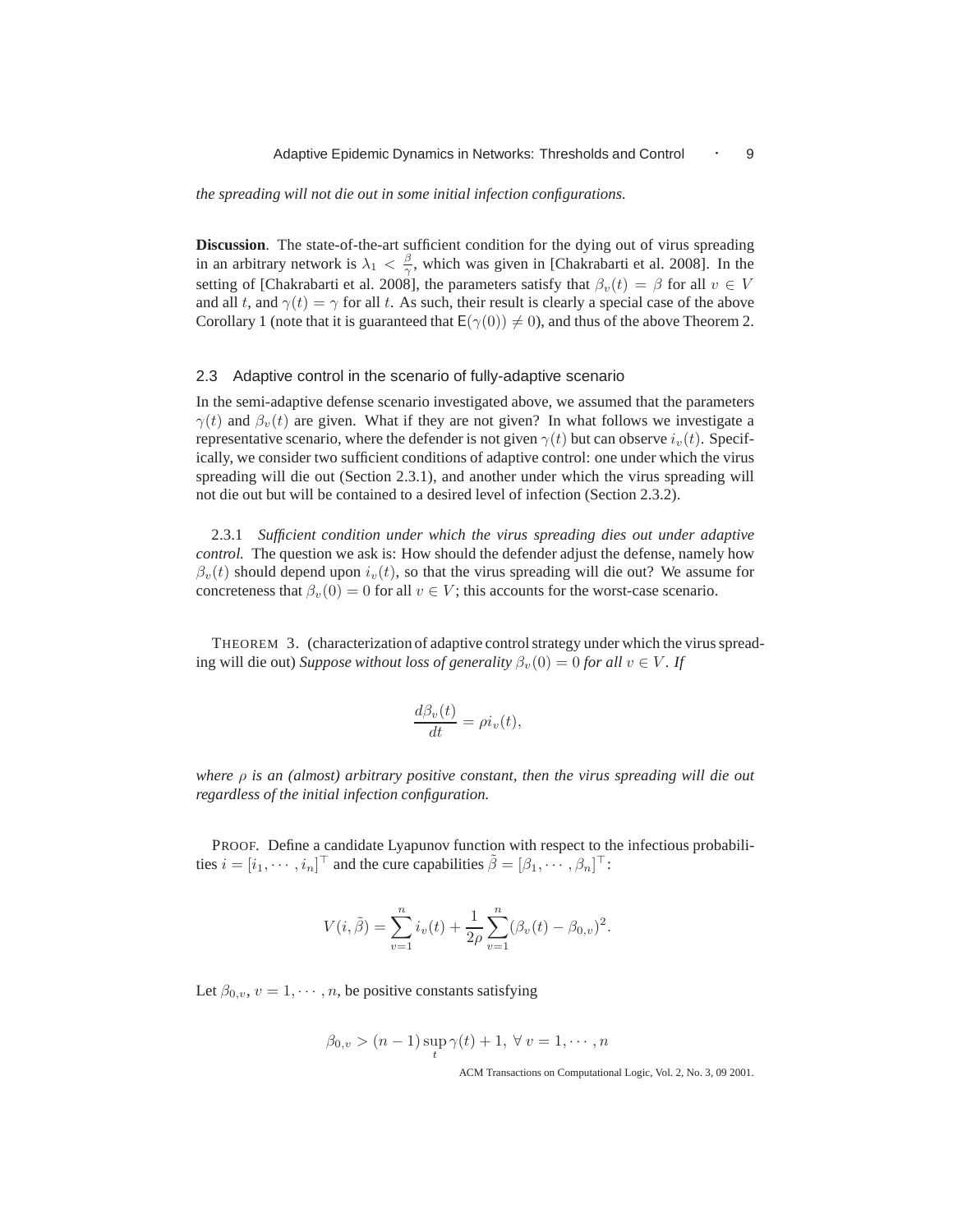owing to the fact that  $1 \ge \gamma(t) \ge 0$ . Due to inequality (2.5), differentiating  $V(i, \tilde{\beta})$  gives

$$
\frac{dV(i,\tilde{\beta})}{dt} = \sum_{v=1}^{n} \left[ 1 - \prod_{(u,v)\in E(t)} (1 - \gamma(t)i_u(t)) \right] (1 - i_v(t)) - \sum_{v=1}^{n} \beta_v(t)i_v(t) \n+ \sum_{v=1}^{n} (\beta_v(t) - \beta_{0,v})i_v(t) \n\leq \sum_{v=1}^{n} \gamma(t) \sum_{u=1}^{n} a_{vu}(t)i_u(t) - \sum_{v=1}^{n} \beta_v(t)i_v(t) + \sum_{v=1}^{n} (\beta_v(t) - \beta_{0,v})i_v(t) \n\leq \sum_{v=1}^{n} \gamma(t) \sum_{u=1}^{n} a_{vu}(t)i_u(t) - \sum_{v=1}^{n} \beta_{0,v}i_v(t) \n\leq \gamma(t)(n-1) \sum_{u=1}^{n} i_u(t) - \sum_{v=1}^{n} \beta_{0,v}i_v(t) \n\leq - \sum_{v=1}^{n} i_v(t).
$$

According to the LaSalle principle [LaSalle 1960], the system converges to the largest invariant set  $\{(i, \tilde{\beta}) : \sum_{v=1}^{\tilde{n}} i_v = 0\}$ , which implies  $\lim_{t\to\infty} i_v(t) = 0$  for all  $v =$  $1, \cdots, n. \quad \Box$ 

The above Theorem 3 has the following implications.

PROPOSITION 1. *We can bound from above the accumulated number of infected nodes in the long run (a node is counted multiple times if it is infected at multiple points in time) as follows:*

$$
\int_0^\infty \sum_{v=1}^n i(\tau)d\tau \le \frac{(n-1)^2 \gamma_m}{\rho} + \frac{n-1}{\rho} \sqrt{\sum_{v=1}^n i_v(0) + \frac{(n-1)^3 \gamma_m^2}{2\rho}} \tag{2.10}
$$

*where*  $\gamma_m = \sup_t \gamma(t)$  *and*  $\beta_{0,m} = \min_v \beta_{0,v}$ *.* 

PROOF. From the proof of Theorem 3, we have

$$
\frac{dV(i,B)}{dt} \leq \left[\gamma_m(n-1) - \beta_{0,m}\right] \sum_{v=1}^n i_v(t),
$$

which implies

$$
\int_0^t \sum_{v=1}^n i_v(\tau) d\tau \le \frac{1}{\beta_{0,m} - \gamma_m(n-1)} [V(0) - V(t)] \le \frac{1}{\beta_{0,m} - \gamma_m(n-1)} V(0).
$$

If  $\beta_v(0) = 0$  for all  $v = 1, \dots, n$  and all  $\beta_{v,0}$  are the same and are thus denoted by  $\beta_0$ , we have the following estimation:

$$
\int_0^\infty \sum_{v=1}^n i(\tau) d\tau \le \frac{1}{\beta_0 - \gamma_m(n-1)} \Big[ \sum_{v=1}^n i_v(0) + \frac{1}{2\rho}(n-1)\beta_0^2 \Big].
$$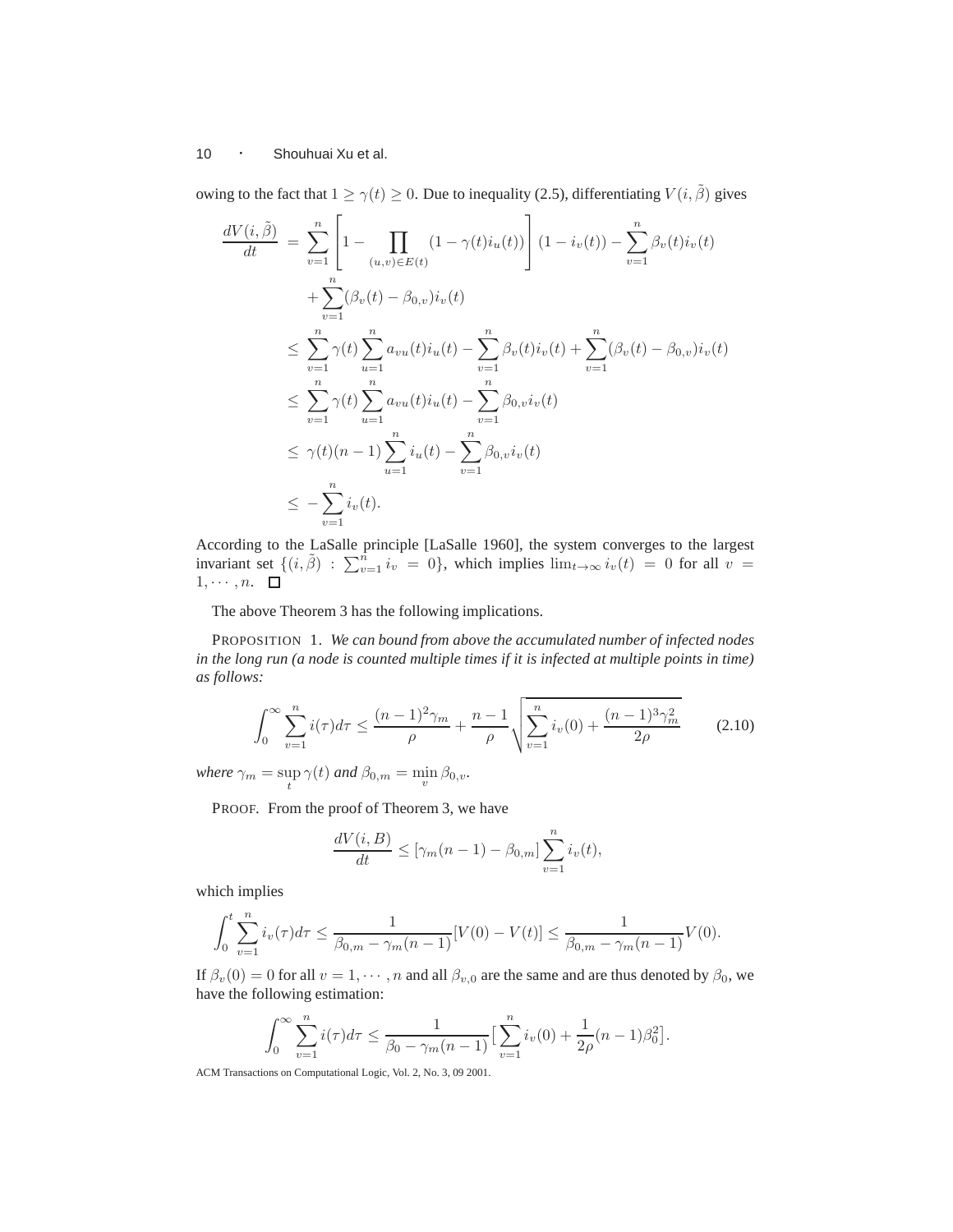By setting

$$
\beta_0 = a + \frac{\sqrt{\sum_{v=1}^n i_v(0) + 1/(2\rho)(n-1)^3 \gamma_m^2}}{1/(2\rho)(n-1)},
$$

we obtain the minimum of the right-hand side and thus complete the proof.  $\square$ 

**Physical meanings of Proposition 1**. The term at the left-hand side of inequality (2.10) captures, in addition to the aforementioned estimation of the total number of infected nodes in the network (counting repetition) over time, the convergence rate of the adaptive control strategy. This allows us to draw the following insights: (i) The larger  $\rho$ , the faster the virus spreading will die out; (ii) the larger degree of initial infection, the slower the virus spreading will die out; (iii) the larger edge infection probability  $\gamma$ , the slower the virus spreading will die out.

2.3.2 *Adaptive control under which the virus spreading will not die out but will be contained to a desired level.* In the above we have given some sufficient condition on adjusting the defense or  $\beta_v(t)$  so that the virus spreading will die out. What if the required  $\beta_v(t)$  cannot be achieved, meaning that we may not expect that the virus spreading die out? This is possible because the defense may not be as good as one may wish or because of budget limitation. In this case, we ask an alternative interesting question: What it takes so that  $i_v(t)$  can converge or be contained to some pre-determined level of infection  $i_v^*$ ?

THEOREM 4. (characterization of adaptive control strategy under which the virus spreading will be contained to a desired level of infection) *Consider the following variant of the master equation Eq. (2.2),*

$$
\frac{di_v(t)}{dt} = \left[1 - \prod_{(u,v)\in E} [1 - \gamma \cdot i_u(t)]\right] (1 - i_v(t)) - \beta_v(t)i_v(t) + w_v \quad (2.11)
$$

*For any*  $1 \geq i_v^* > 0$ ,  $v = 1, \dots, n$ , *letting* 

$$
\beta_v^* = \frac{[1 - \prod_{(u,v) \in E} (1 - \gamma \cdot i_u^*)](1 - i_v^*)}{i_v^*},
$$

*if we use the following adaptive control strategy*

$$
\frac{d\beta_v(t)}{dt} = \rho[i_v(t) - i_v^*]i_v(t), \quad w_v = \eta[i_v^* - i_v(t)],
$$

*where*  $\rho$  *is an (almost) arbitrary positive constant, and*  $\eta$  *is a positive constant with*  $\eta$  +  $\min_v \beta_v^* > 1 + (1 - \gamma)\lambda_1$  *where*  $\lambda_1$  *is the largest (in modulus) eigenvalue of the adjacency matrix A*, *we have*  $\lim_{t\to\infty} i_v(t) = i_v^*$ .

PROOF. From Perron-Frobenius theorem [Berman and Shaked-Monderer 2003], we have that there exist some positive constants  $P_1, \cdots, P_n$  such that  $P = \text{diag}[P_1, \cdots, P_n]$ satisfies  $[PA + A^{\top}P] \leq \lambda_1 P$ . Consider the candidate Lyapunov function with respect to  $i = [i_1, \dots, i_n]^\top$  and  $\tilde{\beta} = [\beta_1, \dots, \beta_n]^\top$ :

$$
V(i, \tilde{\beta}) = \frac{1}{2} \sum_{v=1}^{n} P_v[i_v - i_v^*]^2 + \frac{1}{2\rho} \sum_{v=1}^{n} P_v(\beta_v - \beta_v^*)^2.
$$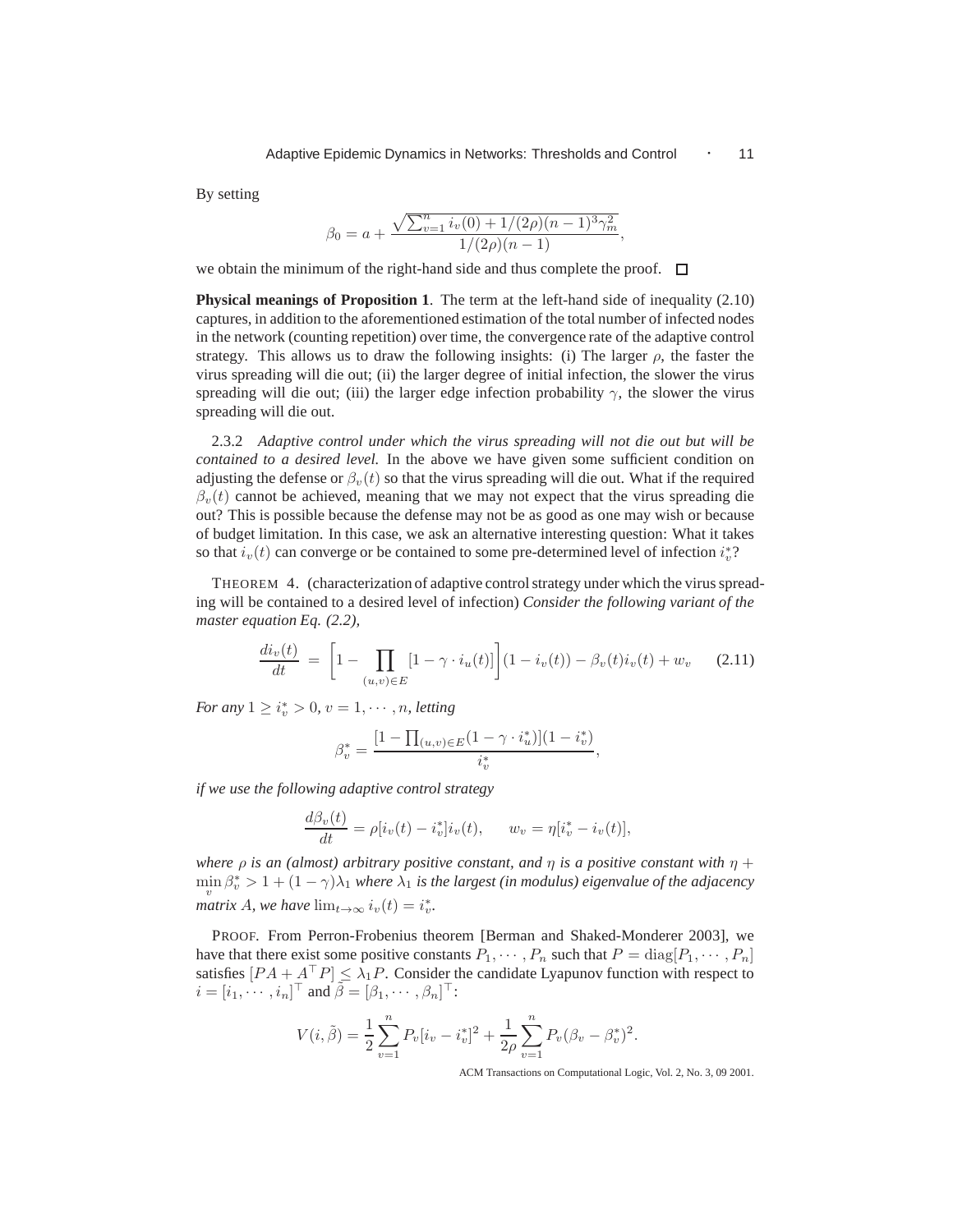Differentiating  $V(x, \tilde{\beta})$  gives

$$
\frac{dV(i,\tilde{\beta})}{dt} = \sum_{v=1}^{n} P_v[i_v(t) - i_v^*] \left\{ [1 - \prod_{(u,v)\in E} (1 - \gamma \cdot i_u(t))](1 - i_v(t)) - \beta_v(t)i_v(t) - \eta(i_v - i_v^*) \right\}
$$
\n
$$
+ \sum_{v=1}^{n} P_v(\beta_v(t) - \beta_v^*)(i_v(t) - i_v^*)i_v(t)
$$
\n
$$
= \sum_{v=1}^{n} P_v[i_v(t) - i_v^*] \left\{ [1 - \prod_{(u,v)\in E} (1 - \gamma \cdot i_u(t))] (1 - i_v(t)) - \beta_v(i_v(t)) \right\}
$$
\n
$$
- [1 - \prod_{(u,v)\in E} (1 - \gamma \cdot i_u^*)] (1 - i_v^*) - \beta_v(t)i_v(t) - \beta_v^*i_v^* + \eta(i_v - i_v^*) \right\}
$$
\n
$$
+ \sum_{v=1}^{n} P_v(\beta_v(t) + \beta_v^*)(i_v(t) - i_v^*)i_v(t).
$$

Note that

$$
\begin{split}\n&\left| [1 - \prod_{(u,v)\in E} (1 - \gamma \cdot i_u(t))] (1 - i_v(t)) - [1 - \prod_{(u,v)\in E} (1 - \gamma \cdot i_u^*)] (1 - i_v^*) \right| \\
&\leq \left| (i_v(t) - i_v^*) \prod_{(u,v)\in E} (1 - \gamma i_v(t)) \right| + \left| (1 - i_v^*) \right| \prod_{(u,v)\in E} (1 - \gamma i_u(t)) - \prod_{(u,v)\in E} (1 - \gamma i_u^*) \right| \\
&\leq |i_v(t) - i_v^*| + \sum_{(u,v)\in E} |i_u(t) - i_u^*| \prod_{(u_1,v)\in E, u_1 > u} |1 - \gamma i_{u_1}^*| \prod_{(u_2,v)\in E, u_2 < u} |1 - \gamma i_{u_2}(t)| \\
&\leq |i_v(t) - i_v^*| + \gamma \sum_{(u,v)\in E} |i_u(t) - i_u^*|. \n\end{split}
$$

Thus, we have

$$
\frac{dV(i,\tilde{\beta})}{dt} \leq \sum_{v=1}^{n} P_v |i_v(t) - i_v^*|^2 + \sum_{v=1}^{n} \sum_{u=1}^{n} \gamma P_v a_{vu} |i_v(t) - i_v^*| |i_u(t) - i_u^*|
$$

$$
- \sum_{v=1}^{n} \beta_v^* P_v (i_v(t) - i_v^*)^2 - \eta \sum_{v=1}^{n} P_v [i_v(t) - i_v^*]^2.
$$

Let  $z(t) = [z_1(t), \dots, z_n(t)]^\top$  with  $z_v(t) = |i_v(t) - i_v^*|$ . Since  $\beta_v^* \ge 0$ , we have

$$
\frac{dV(i,\tilde{\beta})}{dt} \leq z^{\top} [P + \gamma (PA + A^{\top}P)/2 - \eta P - B^*P] z
$$
  

$$
\leq z^{\top} [1 + \gamma \lambda_1 - \eta - \min_{v} \beta_v^*] P z < 0, \forall z \neq 0,
$$

where  $B^* = \text{diag}[\beta_1, \dots, \beta_n]$ . Due to the LaSalle principle [LaSalle 1960], we have that the system will converge to the largest invariant set in  $\{(\tilde{i}, \tilde{\beta}) : \sum_{v=1}^{n} [i_v - i_v^*]^2 = 0\}$ , which implies that  $\lim_{t\to\infty} i_v(t) = i_v^*$  for all  $v = 1, \dots, n$ .

ACM Transactions on Computational Logic, Vol. 2, No. 3, 09 2001.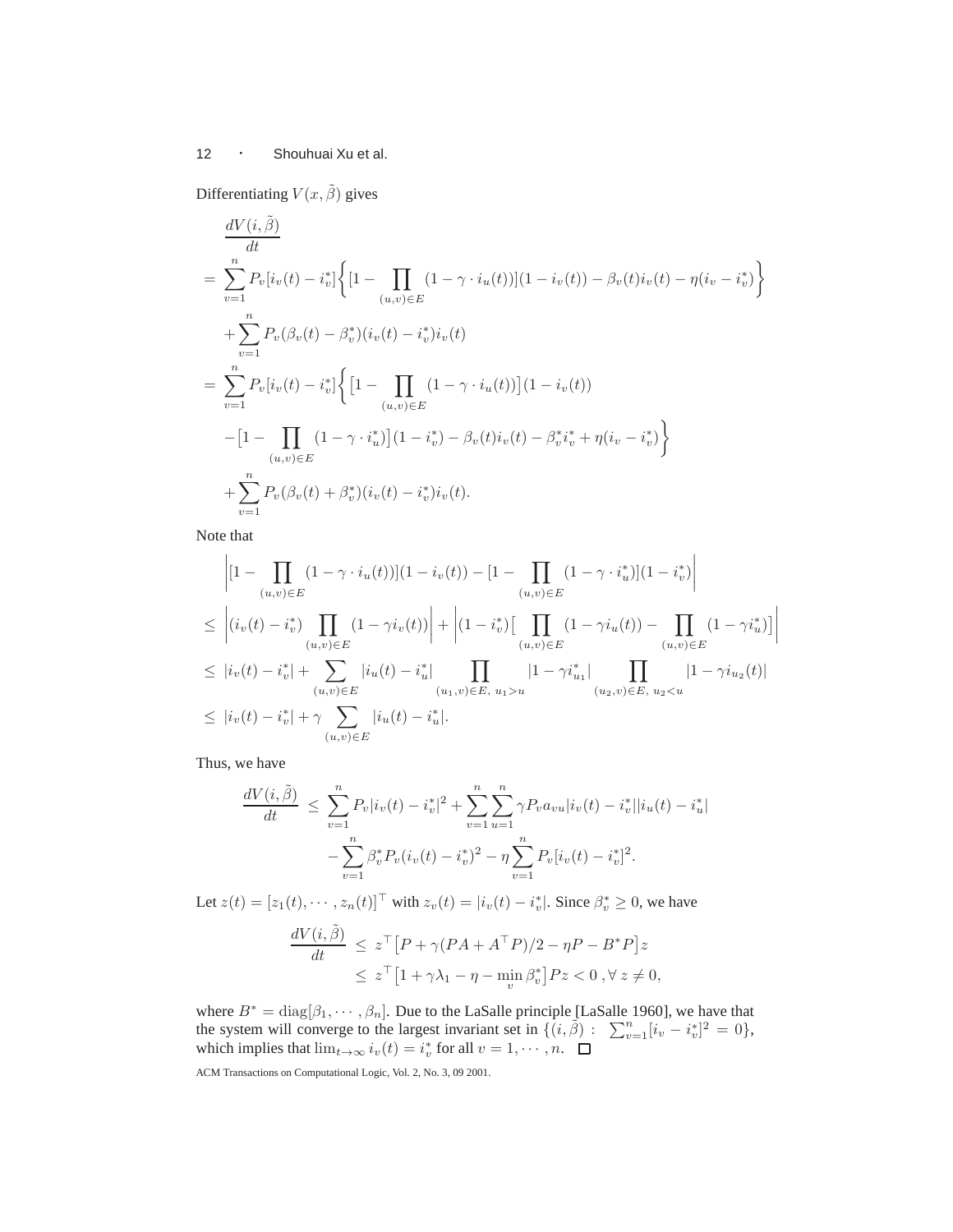**Discussion**. The above theorem is quite general because of the term  $w<sub>v</sub>$  in Eq. (2.11). If  $w_v \neq 0$ , the adaptive control strategy must be used with caution because we must guarantee that its value does have physical meanings. In general,  $w_v \leq 0$  would be reasonable; in our simulation study (Section 3), we set  $w_v = 0$  for simplicity. On the other hand, the theorem is necessarily based on the premise that  $\gamma(t) = \gamma$ , namely that  $\gamma(t)$  does not vary with respect to time, because of the way  $\beta_v^*$  is defined. In our simulation study (Section 3), we will show that the result is quite robust, meaning that even if  $\gamma(t)$  varies with respect to time (as we considered in Section 2.2), the result is still valid. This is very important because the fixed  $\gamma$  can be seen as, in a sense, the average of the unknown  $\gamma(t)$  over time.

Similar to Proposition 1, we can have

PROPOSITION 2. *We have*

$$
\int_0^\infty \sum_{v=1}^n |i_v(\tau) - i_v^*| d\tau \le \frac{1}{\min_v P_v(\eta - 1 - \gamma \lambda_1)} \Big[\frac{1}{2} \sum_{v=1}^n P_i |i_v(0) - i_v^*|^2 + \frac{1}{2\rho} \sum_{v=1}^n |\beta_v(0) - \beta_v^*|^2\Big].
$$
\n(2.12)

**Physical meanings of Proposition 2**. The above proposition offers the following insights: The larger  $\rho$ , the larger  $\eta$ , the smaller  $\lambda_1$ , the smaller  $\gamma$ , the smaller differential between  $i_v(0)$  and  $i_v^*$ , or the smaller the differential between  $\beta_v(0)$  and  $\beta_v^*$ , the faster the virus spreading will die out.

## 3. SIMULATION STUDY

We conduct simulation to complement our analytic study for two purposes. First, we want to confirm our analytical results offered in Section 2. Second, we want to draw some relevant observations that are not offered by our analytic results. Such observations may guide future studies of analytic models (e.g., how to enhance them so that other useful insights may be obtained analytically).

As mentioned above, our model is very general because it accommodates dynamical graph topology  $G(t) = (V, E(t))$ . However, it's not clear at this stage how to appropriately define a physically meaningful way according to which the topology changes. Therefore we leave the full-fledged characterization (beyond what is implied by our analytical results) of the impact of dynamical topology to future work. We conducted simulations using both synthetic (regular, random, and power-law) graphs and a real network graph. Due to space limitation, here we report the simulation results in the latter case (but all the simulation results are consistent). The real network graph  $G = (V, E)$  is based on the Oregon router views (available from http://topology.eecs.umich.edu/data.html), where  $|V| = 11,461$  representing AS peers,  $|E| = 32,730$  representing links between the AS peers. The largest eigenvalue of the corresponding adjacency matrix is  $\lambda_1 = 75.2407$ .

## 3.1 Methodology

Our simulation is conducted in an event-driven fashion. For the purpose of studying the dynamics under our adaptive control strategies, we need to measure  $i_v(t)$ , the probability that node  $v \in V$  is infected at time t. This parameter can be obtained in a tedious way (i.e., by conducting for example 100 simulation runs in parallel, rather than in sequence, because we need to count the number of times each node  $v$  is infected at each time step).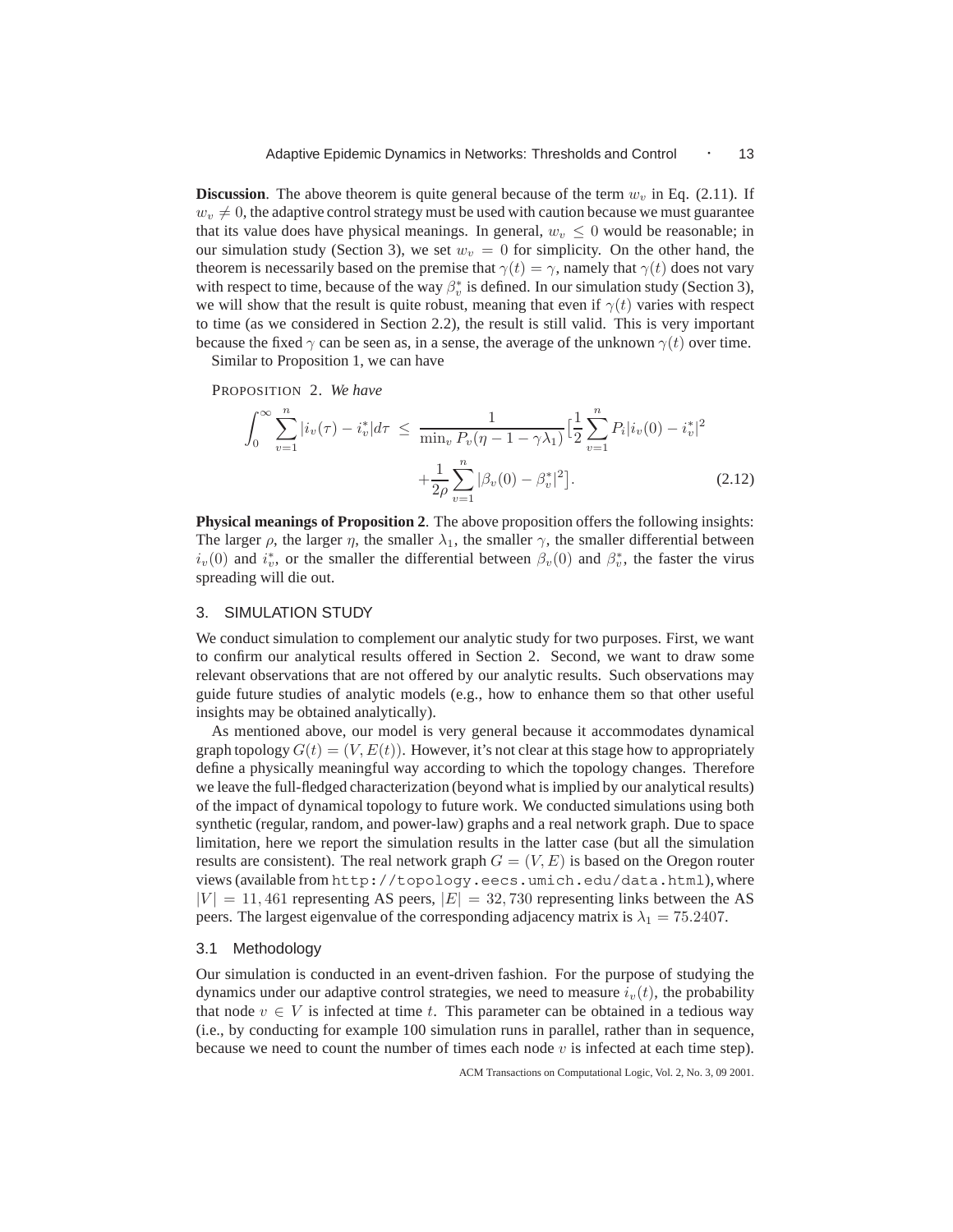A much more simpler way however is to use our model formula Eq. (2.2) to compute  $i<sub>v</sub>(t)$  instead, as long as the model is accurate. To confirm the accuracy of the model, we compare it with simulation. For simplicity, we let both  $\beta(t)$  and  $\gamma(t)$  be some periodic functions with period  $T$ , which means that both attack and defense vary with respect to time. We consider three settings:  $\beta(t)$  and  $\gamma(t)$  being synchronous, asynchronous, or antisynchronous because we want to observe whether, and if so to what extent, the degree of (a)synchrony has an impact on the outcome. Specifically, we consider two sets of parameters:  $\beta(t) \in \{0.3, 0.5\}$  and  $\gamma(t) \in \{0.003, 0.007\}$  according to the functions shown in Figure 2;  $\beta(t) \in \{0.005, 0.015\}$  and  $\gamma(t) \in \{0.003, 0.007\}$  in the same fashion. In the asynchronous case, we let  $\beta_n(t)$  is  $T/4$  behind  $\gamma_n(t)$  because cure often comes after attack is identified. To draw insights into whether the period  $T$  has an impact on the outcome, we consider  $T = 8$ , 16, respectively. In any case, it is clear that  $\beta(t)$  is an implicit function of  $\gamma(t)$ .



Fig. 2. Examples of synchronous, asynchronous, and counter-synchronous  $\beta(t)$  and  $\gamma(t)$ 

Figure 3 plots the curves obtained by simulation and by model computing in the case of both  $\beta_v(t)$  and  $\gamma_v(t)$  have period  $T = 8$  and  $T = 16$  (as shown in Figure 2). In each graph, we let the virus initially infect 2,292 or 20% vertices that are randomly selected; note that the degree of initial infection does not impact whether the virus spreading will die out or not. Since the model computing and simulation results (obtained as the average of 50 simulation runs) match almost perfectly no matter the virus spreading will die out or not, we will use simulation and model computing interchangeably. Since the same phenomenon applies to both cases of  $T = 8$  and  $T = 16$ , in what follows we only report the case of  $T = 8$ . Again, the accuracy result allows us to obtain  $i<sub>v</sub>(t)$  via model computing in the process of confirming the analytical results of our adaptive control strategies.

## 3.2 Confirmation of the sufficient conditions in the semi-adaptive scenario

In this section, we use the aforementioned Oregon graph to confirm our analytical results presented in Section 2.2. We confirm Theorem 2 and Corollary 1 because they offer succinct sufficient conditions under which the virus spreading dies out.

3.2.1 *Confirmation of Theorem 2.* For the graph, we let the virus initially infect 2,292 or 20% randomly selected nodes, and consider three cases between the model's input parameter — synchrony, asynchrony, and anti-synchrony as illustrated in Figure 2. Since Theorem 2 has two parts, we confirm them respectively.

**Case 1: Confirmation of the sufficient condition under which the virus spreading will die out**. We consider two sets of parameters: (i)  $\beta(t) \in \{0.3, 0.5\}$  and  $\gamma(t) \in$  $\{0.003, 0.007\}$ ; (ii)  $\beta(t) \in \{0.1, 0.22\}$  and  $\gamma(t) \in \{0.001, 0.003\}$ . Both functions,  $\beta(t)$ and  $\gamma(t)$ , have period  $T = 8$ . Both parameter sets satisfy the sufficient condition of Theorem 2, namely  $\lambda_1 < \beta/\overline{\gamma}$ , which means that the virus spreading will die out. Figure 4 plots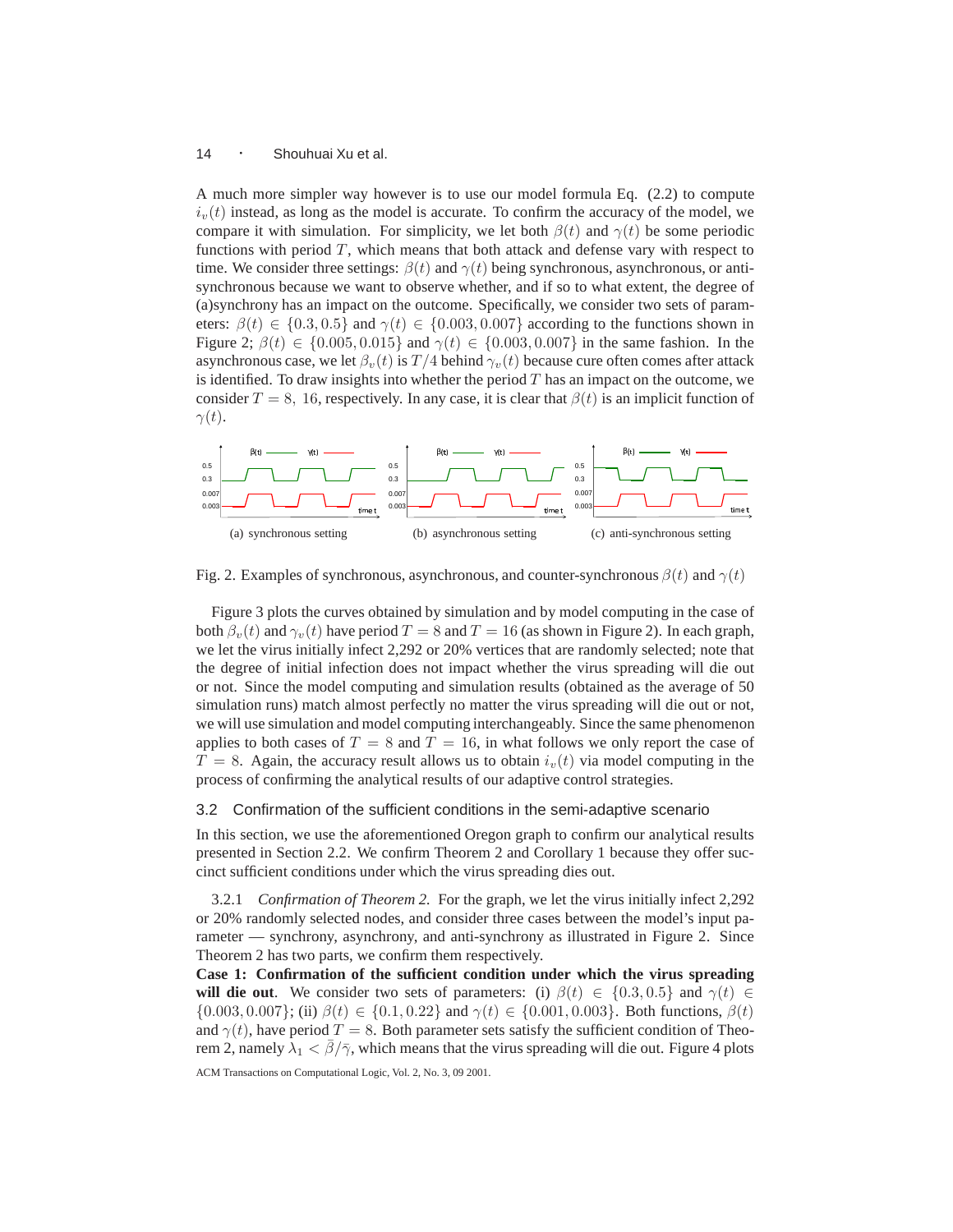

Fig. 3. Model accuracy



Fig. 4. Confirmation of sufficient condition under which virus spreading dies out ( $T = 8$ )

the dynamics of the numbers of infected nodes with respect to time. From Figure 4 we can draw the following observations. First, the virus spreading does die out at about the 50th and 25th step, respectively, which confirms the sufficient condition under which the virus spreading will die out. It is an interesting future work to quantitatively characterize how the speed of convergence (i.e., dying out) depends upon functions  $\beta(t)$  and  $\gamma(t)$ . Second, it is counter-intuitive and interesting that the virus spreading is somewhat more effectively defended against in the anti-synchronous case than in the synchronous case, which is in turn more effectively defended against than in the asynchronous case. More studies are needed in order to explain this phenomenon. Third, the curves are convex, meaning that cure is more effective in the early stage of the attack-defense dynamics than in the later stage. For example, it takes a shorter period of time to reduce the infection from 2,292 nodes to 100 nodes than to reduce the infection from 100 nodes to zero nodes (i.e., dying out).

**Case 2: Confirmation of the condition under which the virus spreading may not die out**. We consider two sets of parameters: (i)  $\beta(t) \in \{0.2, 0.4\}$  and  $\gamma(t) \in \{0.003, 0.007\}$ ; (ii)  $\beta(t) \in \{0.05, 0.15\}$  and  $\gamma(t) \in \{0.001, 0.003\}$ . Both functions,  $\beta(t)$  and  $\gamma(t)$ , have period  $T = 8$ . Both parameter sets do not satisfy the sufficient condition of Theorem 2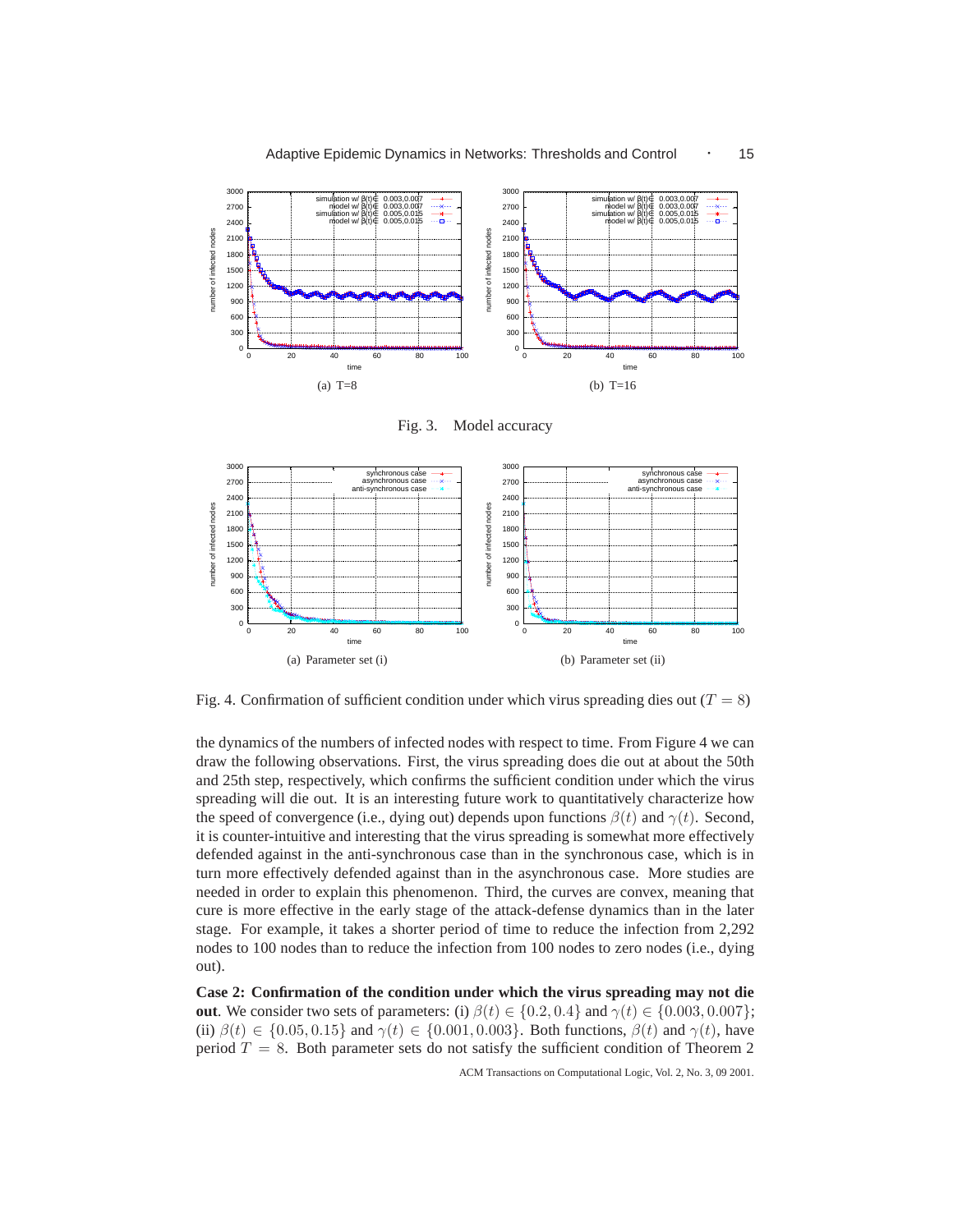

because  $\lambda_1 > \bar{\beta}/\bar{\gamma}$ , which means that the virus spreading does not die out in some initial infection configurations.

Fig. 5. Confirmation of virus spreading not dying out ( $T = 8$ )

Figure 5 plots the dynamics, from which we draw the following observations. First, the virus spreading does not die out, which confirms Theorem 2. Second, all the curves exhibit periodic behaviors, but the extent of oscillation in the case of anti-synchrony is more significant than in the case of asynchrony, which in turn is more significant than in the case of synchrony. This means that the degree of synchrony between  $\beta(t)$  and  $\gamma(t)$  will impact the outcome when the virus spreading does not die out. Third, comparing Figures 5(a) and 5(b), we observe that, under the same synchrony, the outcome will depend on functions  $\beta(t)$  and  $\gamma(t)$ . More studies are needed to characterize these dependence relationships.

3.2.2 *Confirmation of Corollary 1.* Corollary 1 gives an even more succinct sufficient condition under which the virus spreading will die out. For the graph, we let the virus initially infect 2,291 or 20% randomly selected nodes. For the case the sufficient condition in Corollary 1 is satisfied, we consider two sets of parameters that are uniformly chosen at random from certain intervals: (i)  $\beta(t) \in [0.7, 0.9]$  and  $\gamma(t) \in [0.006, 0.0014]$ ; (ii)  $\beta(t) \in [0.1, 0.3]$  and  $\gamma(t) \in [0.0015, 0.0035]$ . In each parameter setting, the sufficient condition stated in Corollary 1 is satisfied, namely  $\lambda_1 < E(\beta(0))/E(\gamma(0))$ , which means that the virus spreading will die out.

For the case the sufficient condition in Corollary 1 is not satisfied, we consider two sets of parameters that are uniformly chosen at random from certain intervals: (i)  $\beta(t) \in$  $[0.4, 0.6]$  and  $\gamma(t) \in [0.006, 0.014]$ ; (ii)  $\beta(t) \in [0.05, 0.15]$  and  $\gamma(t) \in [0.0015, 0.0035]$ . In each parameter setting, the sufficient condition stated in Corollary 1 is not satisfied because  $\lambda_1 > E(\beta(0))/E(\gamma(0))$ , and thus the analytical result says that the virus spreading does not die out in some initial infection configurations.

Figure 6(a) plots the dynamics of the number of infected nodes with respect to time when the sufficient condition is satisfied. From it we can draw the following observations. First, the virus spreading does die out, as predicted by Corollary 1. Second, the larger the  $\beta(t)$ , the more effective the defense against the virus spreading. Third, all the curves are convex, meaning that it takes a shorter period of time to significantly reduce the number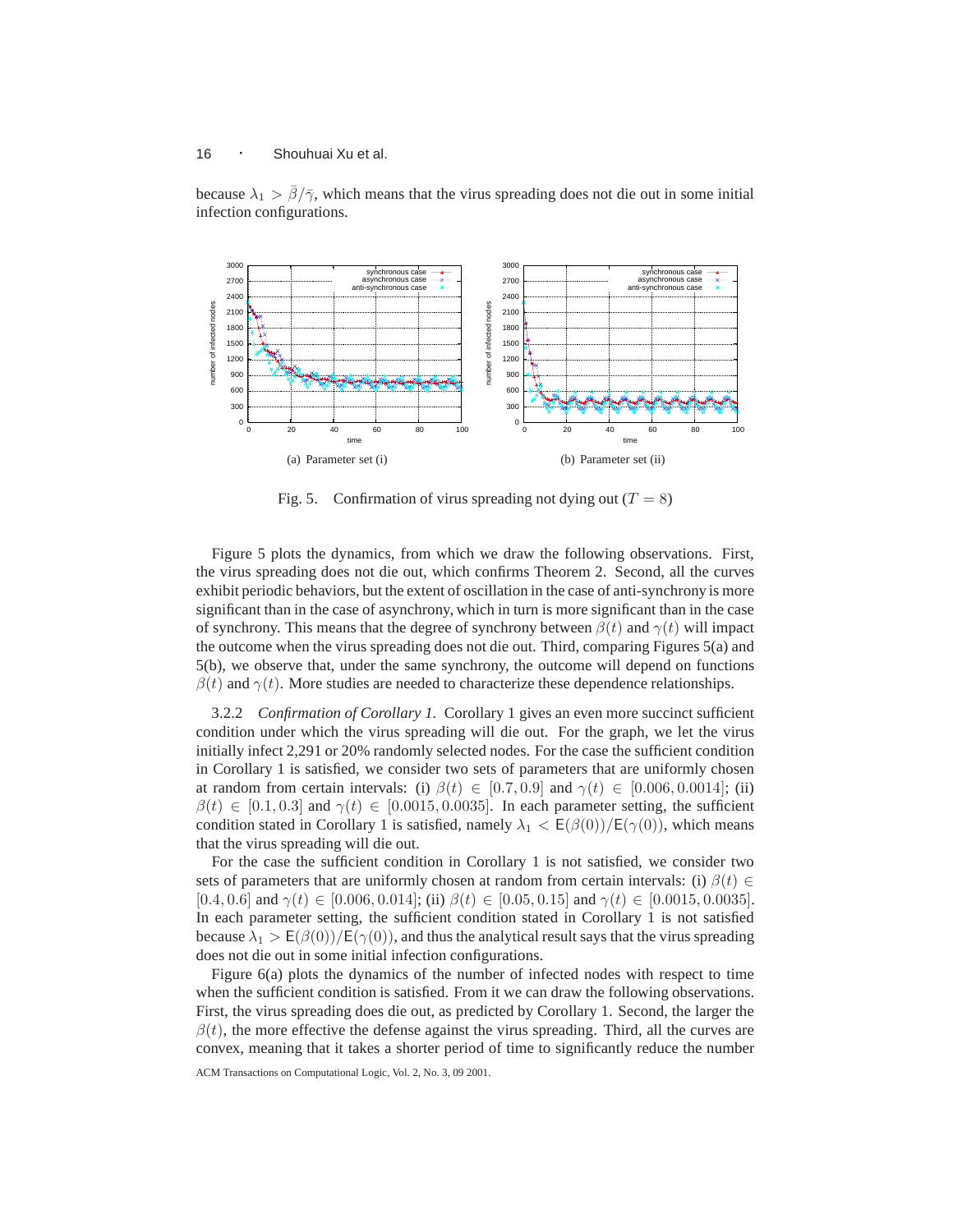

Fig. 6. Confirmation of Corollary 1 ( $T = 8$ )

of infected nodes (e.g., from 2,291 to 50) than to making the virus spreading die out (e.g., from 50 to zero).

Figure 6(b) plots the dynamics of the number of infected nodes with respect to time when the sufficient condition is not satisfied. From it we can draw the following observations. First, the virus spreading does not die out, which confirms Corollary 1. Second, the larger (in a stochastic sense) the  $\beta(t)$ , the earlier the system will converge to the steady state. However, the ultimate degree of infection does not depend on  $\beta(t)$ , but rather on  $E(\beta(0))/E(\gamma(0))$ , which means that  $E(\beta(0))/E(\gamma(0))$  may be used as an indicator of steady-state infection when the virus spreading does not die out. It is an interesting future work to rigorously characterize this phenomenon.

### 3.3 Confirmation of the controllability in the fully-adaptive scenario

3.3.1 *Confirmation of Theorem 3.* Theorem 3 states that even if we do not know  $\gamma(t)$ but we may be able to observe  $i_v(t)$  and may be able to adjust the defense as needed, following its control strategy will cause the dying out of the virus spreading. To compare the effects of adaptive control and semi-adaptive control, in our simulation study, we also used the periodical functions  $\beta(t) \in \{0.375, 0.40\}$  and  $\gamma(t) \in \{0.003, 0.007\}$  with period  $T = 8$  as illustrated in Figure 2. These parameters satisfy the sufficient condition in Theorem 2, which means that the virus spreading will die out as we discussed above. To ensure comparability, we also let the virus initially infect 2,291 or 20% randomly selected nodes. As mentioned before, since the anti-synchronous defense is somewhat more effective than the synchronous and asynchronous defenses, we will compare it with the outcome of the adaptive control strategy.

Figure 7(a) plots the dynamics of the number of infected nodes with respect to time in the following four cases: the adaptive control parameter  $\rho = 0.005$ ; the adaptive control parameter  $\rho = 0.01$ ; the adaptive control parameter  $\rho = 0.02$ ; the comparison dynamics corresponding to the anti-synchronous case with  $T = 8$  periodical function  $\beta(t) \in \{0.375, 0.40\}$ . We draw the following observations. First,  $\rho$  plays a crucial role in indicating the rate at which the virus spreading dies out. For example, for  $\rho = 0.02$ , it takes only about 80 steps to reduce the number of infected nodes from 2,291 to 160 (nevertheless it takes another 60 steps to kill the virus spreading, namely to reduce the number of infected nodes from 160 to zero); for  $\rho = 0.01$ , it takes about 130 steps to reduce the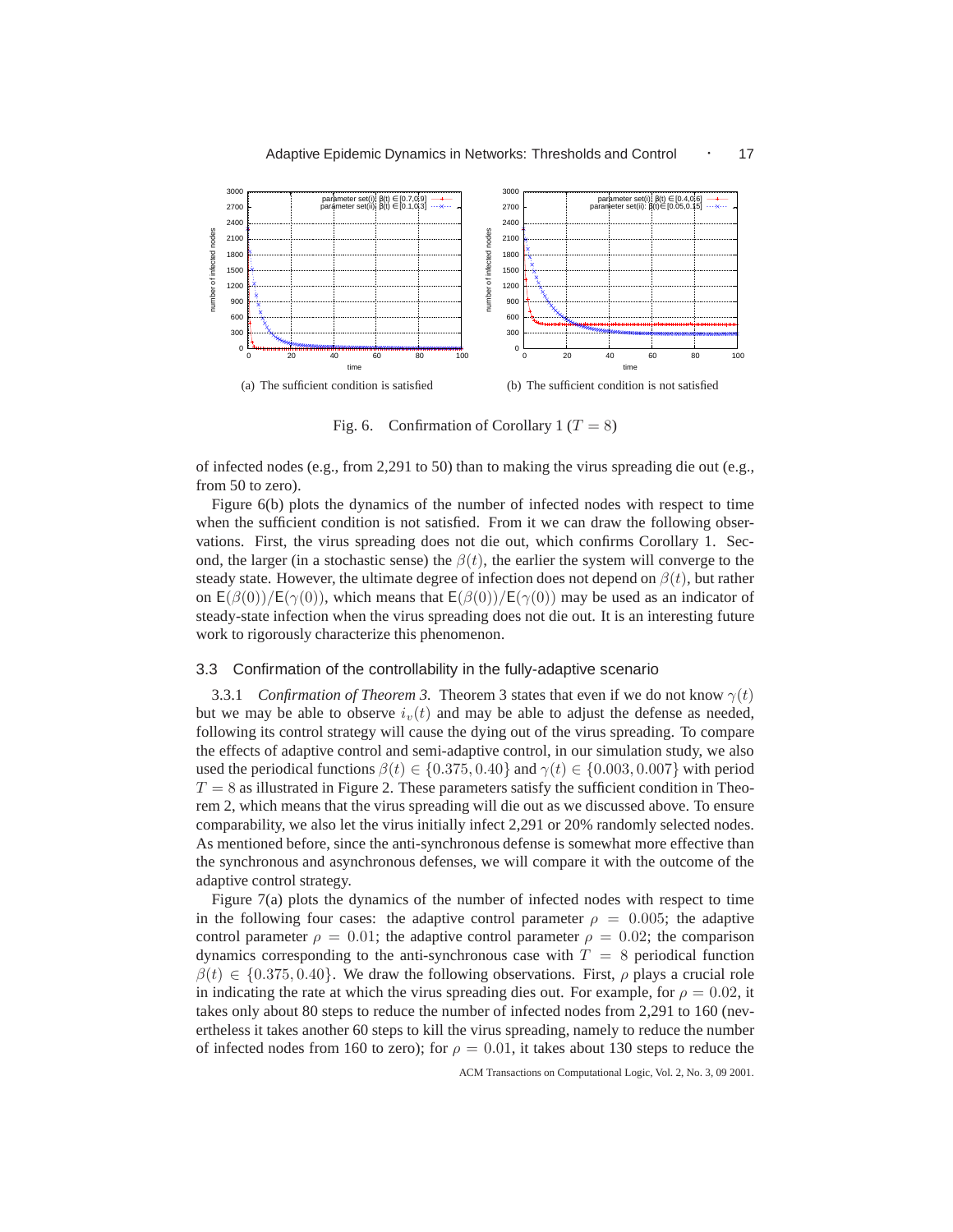

Fig. 7. Confirmation of semi-adaptive dying out vs. fully-adaptive control

number of infected nodes from 2,291 to 160 (nevertheless it takes about another 100 steps to kill the virus spreading, namely to reduce the number of infected nodes from 160 to zero). This also confirms the physical meanings of Proposition 1 discussed above.

Second, Figure 7(a) indicates that for all  $\rho = 0.005$ ,  $\rho = 0.01$  and  $\rho = 0.02$ , the fully-adaptive defenses are less effective than the semi-adaptive defense represented by  $\beta(t) \in \{0.375, 0.40\}$ . As we show in Figure 7(b), this is caused by the fact that the semi-adaptive  $\beta(t)$  is much larger than the adaptive  $\beta(t)$ . This means that the sufficient condition in the semi-adaptive case, under which the virus spreading dies out, may be significantly beyond being necessary. In contrast, the fully-adaptive control strategy is much more "cost-effective" because larger  $\beta(t)$  will likely cause a higher cost.

3.3.2 *Confirmation of Theorem 4.* Theorem 4 states that even if we do not know  $\gamma(t)$ but we may be able to observe  $i_v(t)$  and may be able to adjust the defense (but cannot kill the virus spreading), then following its control strategy will cause the containment of the virus spreading. In our simulation study, we used the periodical function  $\gamma(t) \in \{0.0005, 0.001\}$  with period  $T = 8$  similar to what was shown in Figure 2. This input parameter is not used in our adaptive control algorithm, rather it is merely for the purpose of comparison to the sufficient condition in Theorem 2, which requires the  $\beta_v(t)$ satisfy certain property (for example, we use  $\beta(t) \in \{0.01, 0.02\}$ , meaning that the virus spreading does not die out as predicated), and the  $\beta_v(t)$  derived from our adaptive control strategy. To ensure the comparability, we also let the virus initially infect 2,291 or 20% randomly selected nodes. As mentioned before, since the anti-synchronous defense is more effective than the synchronous and asynchronous defenses, we will compare it with the outcome of the adaptive control algorithm.

In our simulation we set  $i^* = 0.1$  (i.e., we want to contain the degree of infection to 10%) and  $u_y = 0$  (i.e., a special case of Theorem 4). Figure 8(a) plots the dynamics of the number of infected nodes with respect to time in the following three cases: the adaptive control parameter  $\rho = 0.001$ ; the adaptive control parameter  $\rho = 0.001$  with fixed  $\bar{\gamma}(t) = (0.0005 + 0.001)/2 = 0.00075$  as specified in Theorem 4); the comparison dynamics corresponding to the anti-synchronous case with  $T = 8$  periodical function  $\beta(t) \in \{0.01, 0.02\}$ . We draw the following observations. First, the control strategy does contain the infection to the pre-determined level of  $i^* = 0.1$  or 10% infection. Moreover,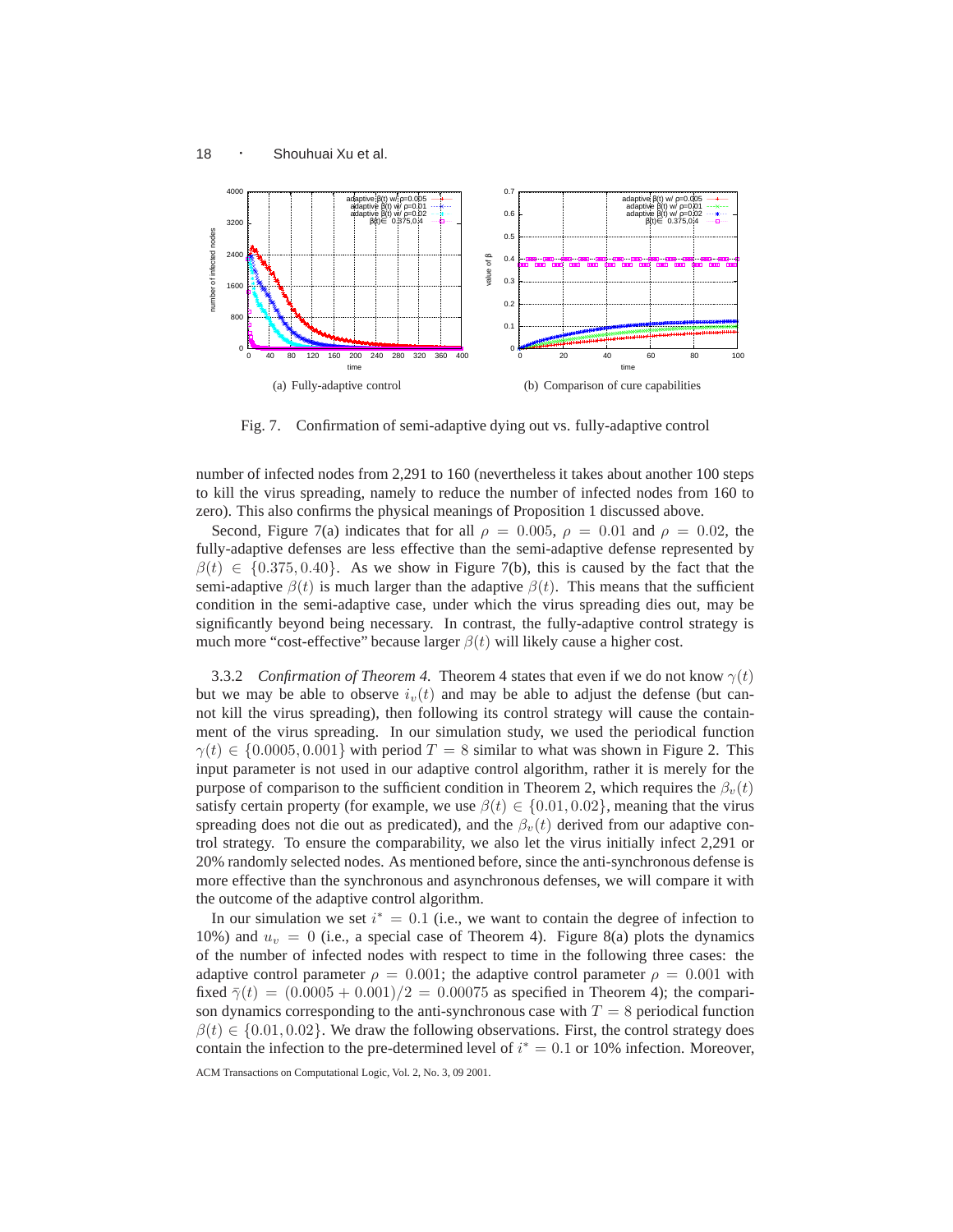

Fig. 8. Confirmation of the virus spreading containment via fully-adaptive control (the red-color curves are hidden behind the green-color curves)

the adaptive control strategy is robust because perturbation in  $\gamma$  does not fundamentally change the dynamics behavior. This also confirms the physical meanings of Proposition 2 discussed above.

Second, Figure 8(a) indicates that the adaptive defenses are slightly less effective in defending against the virus spreading than the defense of  $T = 8$  periodical function  $\beta(t) \in$  $\{0.01, 0.02\}$ . As we show in Figure 8(b), the adaptive control strategy can be much more "cost-effective" because it leads to significantly smaller  $\beta(t)$ .

## 4. CONCLUSION

We have presented a novel dynamical systems model for studying both semi-adaptive and fully-adaptive defenses against virus spreading. For semi-adaptive defense, we give general as well as succinct sufficient conditions under which the virus spreading will die out. For fully-adaptive defense, we characterize two adaptive control strategies under which the virus spreading will die out or will be contained to a desired level of infection. Our analytical results are confirmed with simulation study.

This paper brings a range of open questions for future research. In addition to those mentioned in the body of the paper, here are more examples: What are the necessary conditions under which the virus spreading will die out? What are the optimal adaptive control strategies?

**Acknowledgement**. We thank the anonymous reviewers for their useful comments, and Raj Boppana for helpful discussion on the simulation.

This work was supported in part by AFOSR, AFOSR MURI, ONR, and UTSA. The views and conclusions contained in the article are those of the authors and should not be interpreted as, in any sense, the official policies or endorsements of the government or the agencies.

## REFERENCES

ANDERSON, R. AND MAY, R. 1991. *Infectious Diseases of Humans*. Oxford University Press. ARNOLD, L. 1998. *Random Dynamical Systems*. Springer-Verlag.

BAILEY, N. 1975. *The Mathematical Theory of Infectious Diseases and Its Applications*. 2nd Edition. Griffin, London.